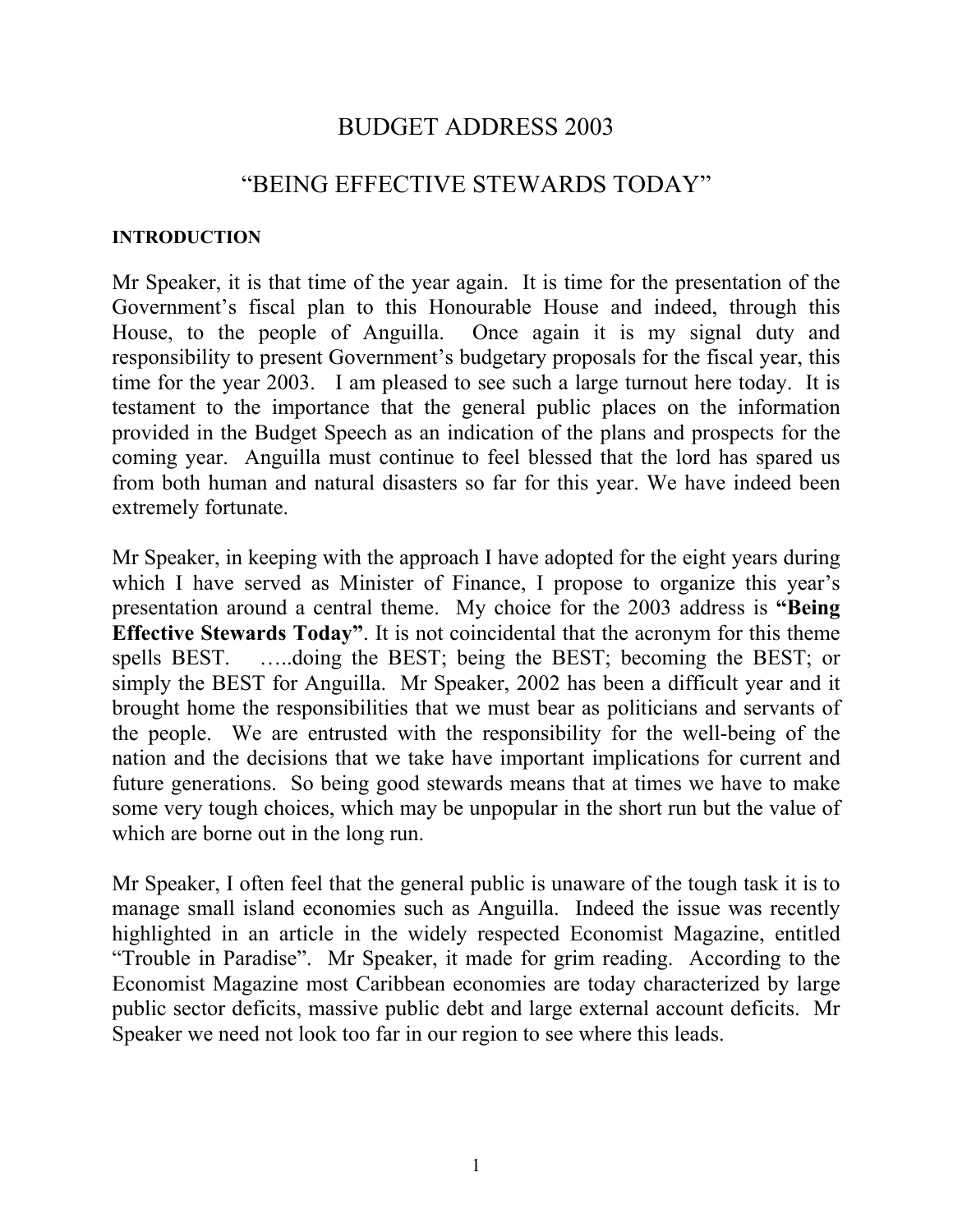It leads to financial and economic meltdown with all the attendant social problems. So when I have stated in the past that we have to "pay our own way," that we have to "face our challenges with solutions from within", it is to ensure that we are "being effective stewards today" to ensure a better tomorrow. Ultimately, it will be our children who will pay for the choices that we make or refuse to take today, as the case may be. This Government will not shrink from the tough choices which are necessary to ensure that our legacy to future generations is not one of indebtedness, poverty and powerlessness but one of hope, one of opportunity, one of prosperity.

Mr Speaker, good leadership demands good "stewardship". It requires that we as politicians must be honest with the public about the situation we face and the options at our disposal. Indeed, the very foundation of parliamentary democracy is the notion of a contract between us as leaders and those under our stewardship. The voting public entrusts government with the power to levy taxes and raise revenue and in turn expects government to make the best use of those resources by providing efficient public services.

This is an issue which both developing countries like Anguilla and the developed countries face. In fact the management principles which the Canadian Public Service has adopted sum up the challenge quite adequately, namely that:

- we need to be more focused on citizen's needs;
- we need to be more results-oriented;
- we need to embrace a clear set of Public Service values; and
- we must commit ourselves to spending responsibly.

Mr Speaker, Canada is a good example to follow because it is consistently ranked by the United Nations as one of the top five countries in the world within which to live, primarily because of its achievements in health, education and the provision of other social services. In short, its Government fulfills its part of the contract which exists between government and people. It is also noteworthy that Canada is among the highest level tax jurisdictions in the world.

Mr Speaker, I have mentioned that 2002 has been a tough year. While the prospects for 2003 are favourable, we must continue to be vigilant when it comes to financial control and management. As I now outline our fiscal plans for 2003, I invite all to keep in mind the theme of this budget address – "being effective stewards today". We as a Government will stand by the choices we have made and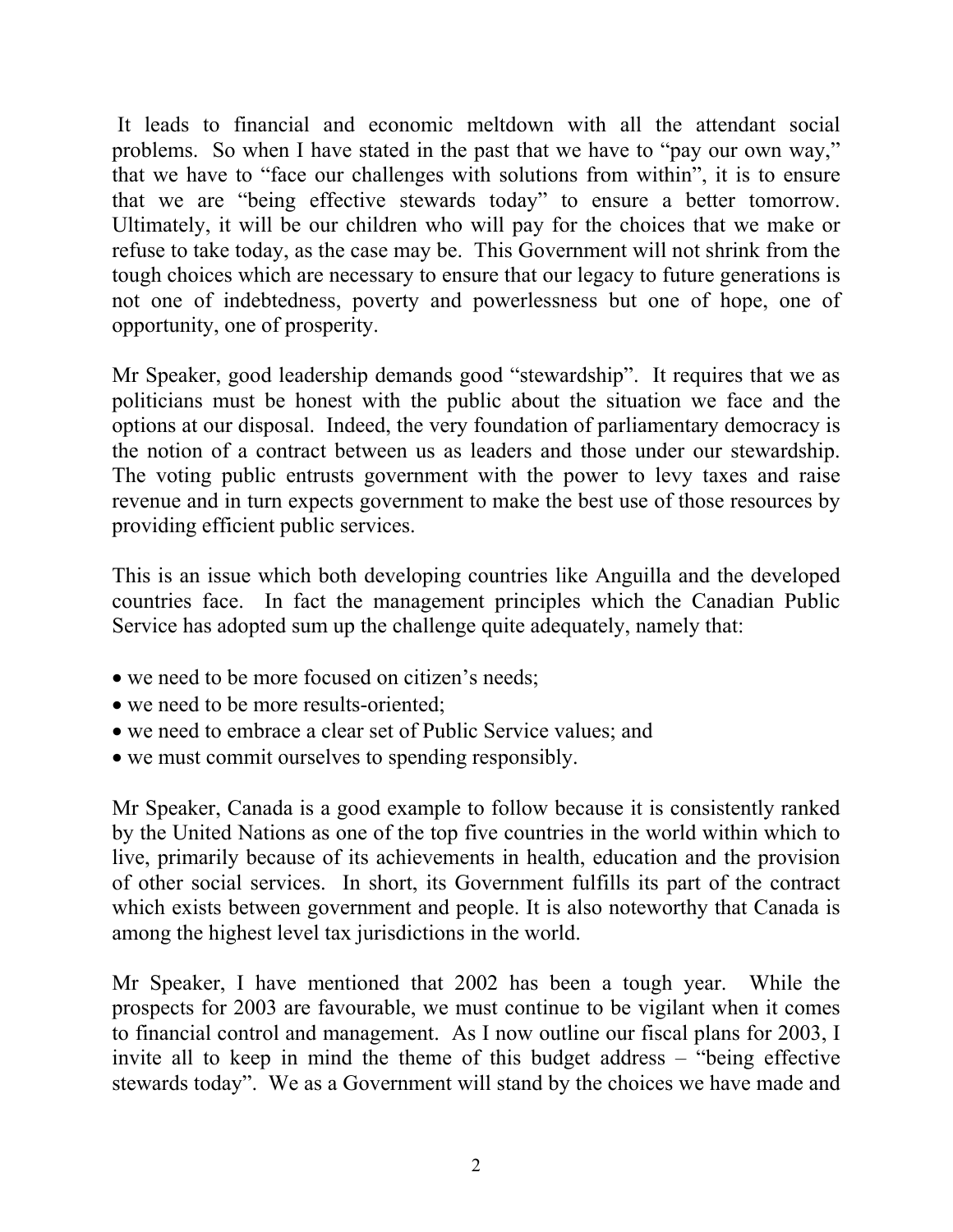we are confident that history will view us favourably, as being good stewards on our watch.

Putting together the annual budget is a very significant undertaking and I would like to thank the Permanent Secretary for Finance, Mr Carl Harrigan, and the Permanent Secretary for Economic Development, Mr Marcel Fahie, for coordinating the preparation of the budget. They were of course assisted by a very capable and committed cadre of staff, whose efforts I must commend. Finally, I would also like to acknowledge the support of my Ministerial colleagues and colleagues in EXCO including His Excellency the Governor who feel as strongly as I do that we have to be effective stewards today to ensure that the future is one of hope, one of opportunity, one of prosperity for all Anguillians.

### **STRUCTURE OF THE ADDRESS**

Mr Speaker, let me now outline how I propose to proceed with the remainder of my presentation. I will undertake a brief review of the current economic and fiscal situation in Anguilla. This will be followed by a discussion of the policies, programmes and projects that will be facilitated by the 2003 Budget. Many of the initiatives will constitute the continuing pursuit of the objectives of the United Front set out in its manifesto which provides the framework for the Government's programmes. The highlights of the Government's recurrent services provision will be addressed in looking at the Recurrent Expenditure Estimates for 2003. This will be followed by consideration of the Recurrent Revenue to be raised to finance the services. The Capital Expenditure Estimates and Capital Revenue Estimates will be addressed next. General remarks by way of conclusion will follow discussion of the 2003 Estimates.

### **SITUATIONAL ANALYSIS**

Mr Speaker, in order to fully appreciate what Government plans to do in 2003, it is essential to map out the situation going into 2002 and what we have done to address the situation.

Mr Speaker, at the end of 2001 the "accumulated" deficit on the central government accounts was \$15.5m. I would be failing in my duty to this Honourable House, Mr Speaker, if I did not account for how this situation arose. So please indulge me as I attempt to give an explanation.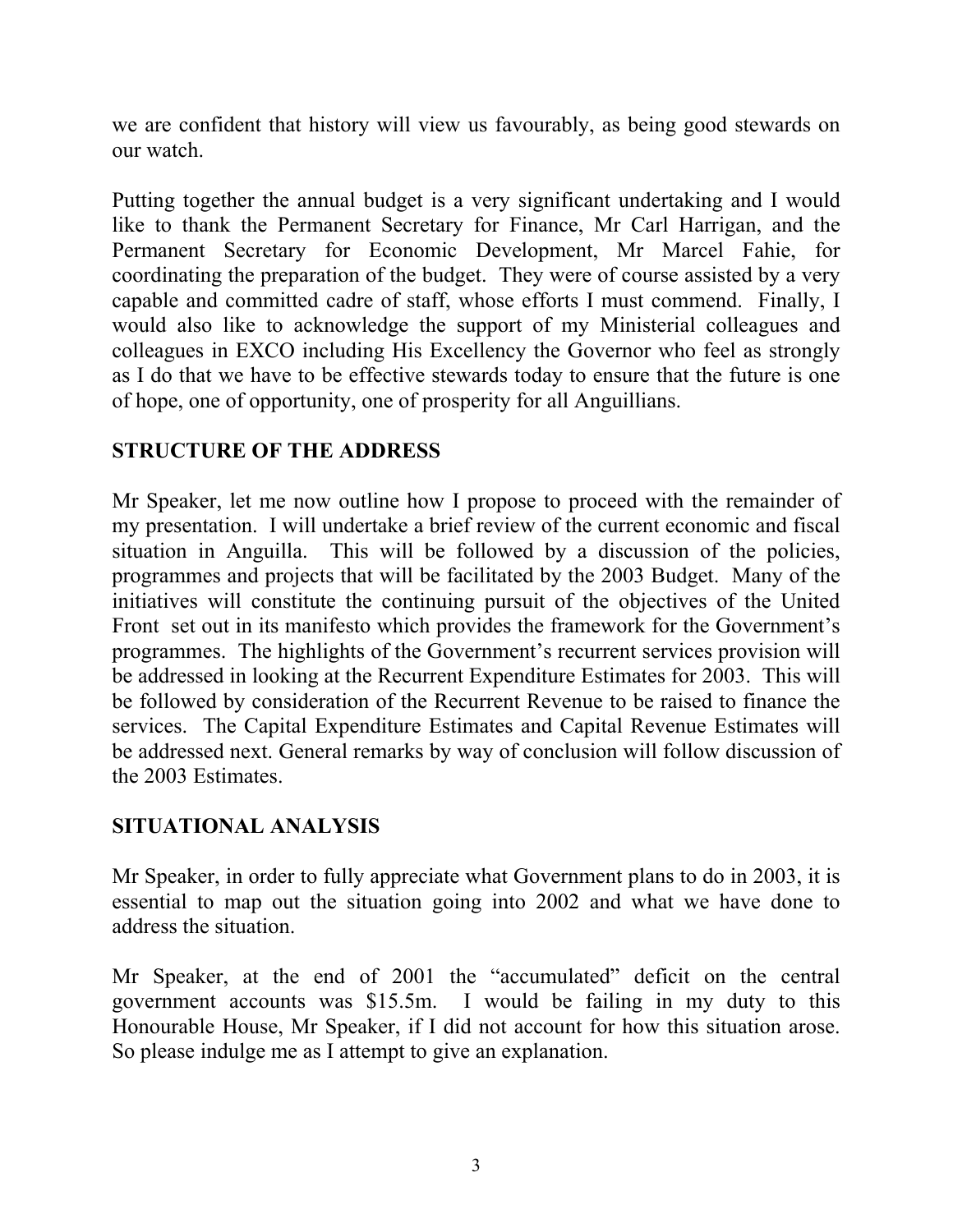Mr Speaker, economic management is a function of the structural characteristics of any economy. As a small open economy Anguilla is particularly vulnerable to external economic shocks. This is compounded by environmental vulnerability, in the sense that the island lies in a tropical hurricane belt which has seen it struck by several large storms in the past 5 -7 years. This combination of economic and environmental vulnerability has in fact heavily influenced fiscal performance in recent years. From 1995 to 1999 Anguilla was struck on a yearly basis by several destructive hurricanes. The impact of these systems were two-fold: (a) disruption of tourism activity, which since it accounts for around 60% of GDP, severely affected revenue performance; and, (b) necessitated unforeseen expenditure in the reconstruction of roads, utilities and other infrastructure. Even in 1998 and 1999 when there were some windfalls, in terms of income from transhipment revenue, this had to be diverted to meet pressing needs with little opportunity to create reserves. The reality is that in a climate of declining development aid flows, countries like Anguilla have had little recourse but to fund reconstruction activity associated with natural disasters, as well as the normal requirements of a developing nation, from their own resources. Those are some of the challenges which Anguilla faced in the late 1990's.

The situation has been compounded since 2000 by the downturn in global economic activity as the long run of economic expansion in the US came to an end. As the main source of visitor arrivals, tourism activity in Anguilla is inextricably linked to demand conditions in the US. The cyclical and seasonal variations in tourism demand in 2001 were exacerbated by the events of September 11.

Other causes of the trend towards budget deficits over the past few years include: (a) unplanned expenditures to meet international standards in areas such as civil aviation and the provision of fire services; (b) litigation; (c) regional commitments not billed previously, such as contributions to the Eastern Caribbean Supreme Court; (d) land acquisitions for road construction not reflected in the budget; and (e) major increases in the deficits of the Water Department.

Mr Speaker, this is the chain of events which gave rise to the accumulated deficit of \$15.5m at the end of 2001. What has been the response of Government? Mr Speaker, if you may recall, the theme of last year's budget was **"Facing our Challenges with Solutions from Within".** The essence of that prouncement is that we as Anguillians should never devolve to outsiders the responsibility for designing solutions to the challenges we face. In this spirit, Mr Speaker, in March of this year the Ministry of FEDIC submitted a 40 page document to Her Majesty's Government entitled "**Measures to Restore Fiscal Stability in Anguilla over the**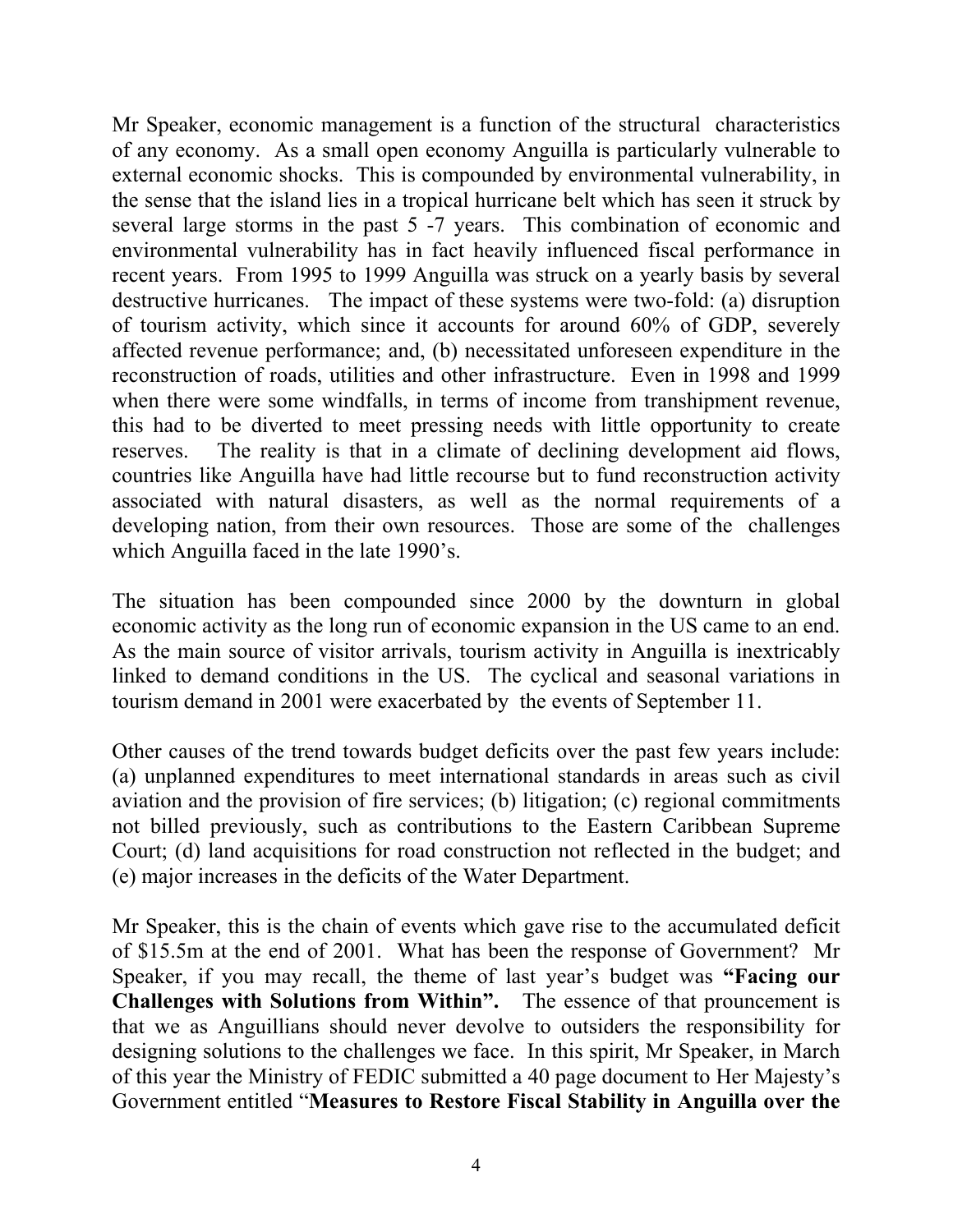**Period 2002 to 2004"** which outlined in detailed fashion how we intended to address the Government's fiscal situation.

Mr Speaker, I beg your indulgence again, to highlight some of the measures which we outlined in our fiscal stabilization plan. In terms of expenditure, the central element of the plan was to reduce overall expenditure in 2002 by 7% from the amount budgeted. This was to be accomplished by: (a) implementing a partial freeze on hiring new public servants; (b) tightening controls on Government's purchase of goods and services; (c) implementing cost saving measures to reduce Government's operating costs; (d) restricting capital expenditure to when capital revenue became available to fund projects; and, (e) converting the accumulated overdraft to a long-term loan to reduce debt service costs.

While the adjustment plan emphasized the need for exercising fiscal discipline, Mr Speaker, Government underlined its commitment to maintaining the existing level of essential services. Consequently, it was also necessary to address the whole question of revenue yield if fiscal balance was to be achieved. As such, Mr Speaker, the fiscal adjustment plan contained the following measures aimed at improving revenue performance:

• improving property tax collections through efforts of the Revenue Task Force to ensure a higher level of compliance and in the medium term to increase property tax rates to regional levels;

• improving accommodation tax collections through better collaboration between the Ministry of FEDIC, the Treasury Department, the Revenue Task Force, the Tourist Board and the Immigration Department;

• increasing the rate of embarkation tax at all ports;

• implementing an airline ticket tax, an airport security tax, and a tourism marketing tax;

• implementing a structured and vigourous direct marketing strategy for the expansion of company registrations aimed at increasing revenue from the Offshore Finance sector;

• expanding the revenue intake from general business and professional licenses; and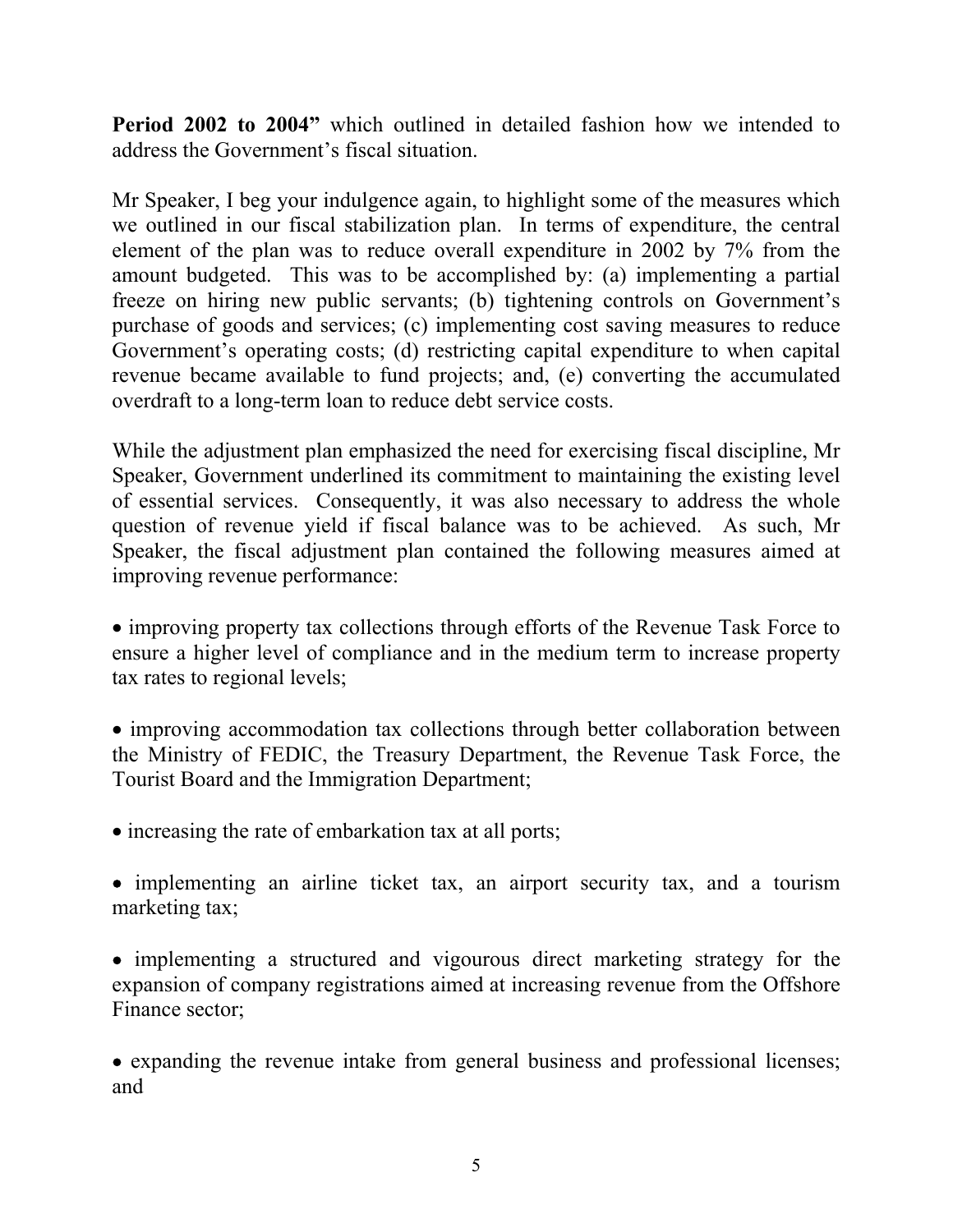• stimulating economic activity by concluding agreements with private developers for multi-million dollar investments in golf tourism projects for the western and eastern parts of the island, a mega yacht marina, and an offshore medical school/health tourism project.

Mr Speaker, our fiscal adjustment plan was endorsed by Her Majesty's Government which granted permission to the Government to convert the accumulated overdraft to a long-term loan.

#### **2002 PERFORMANCE (PROVISIONAL)**

Mr Speaker I will now proceed by outlining the provisional performance for 2002. 2002 has been another tough year for Anguilla and other OECS countries as global economic activity remained sluggish. Economic output is projected to remain at the 2001 level influenced by weak performance in the tourism and construction sectors. For example, tourist arrivals for the period January to October 2002 have declined by 12.3% relative to the same period in 2001. This is reflective of weak economic conditions in the US, which is the source of most visitor arrivals to Anguilla, as well as on-going fears about safety and security, post "September 11", which has resulted in a contraction in global travel.

The austerity measures implemented by the Ministry of Finance are projected to improve the fiscal operations of the government relative to 2001 Figures available to date indicate recurrent expenditure of \$82m for 2002. This would represent an increase of 2.8% from recurrent expenditure of \$79.6m in 2001. Mr Speaker, taking into account increases for inflation, this means that we have kept expenditure levels constant at the 2001 level, in real terms. So I am happy to report that we have been successful in imposing the discipline required by our fiscal adjustment plan. Mr Speaker, as I mentioned earlier, this adjustment plan targeted a 7.0% reduction in recurrent expenditure from the amount budgeted. With recurrent expenditure projected at \$82m, this would represent a decrease of 15.4% from the amount of \$96.2m budgeted for the year. So, we have exceeded our expectations in this area and it shows that with commitment and determination we can meet our established objectives. The Government intends to continue to impose a similar sense of fiscal discipline in 2003.

In terms of revenue collections, Mr Speaker, while the performance has not been as buoyant as we had hoped, some gains were made. Recurrent revenue collections are projected to amount to \$79 m for the year which would represent an increase of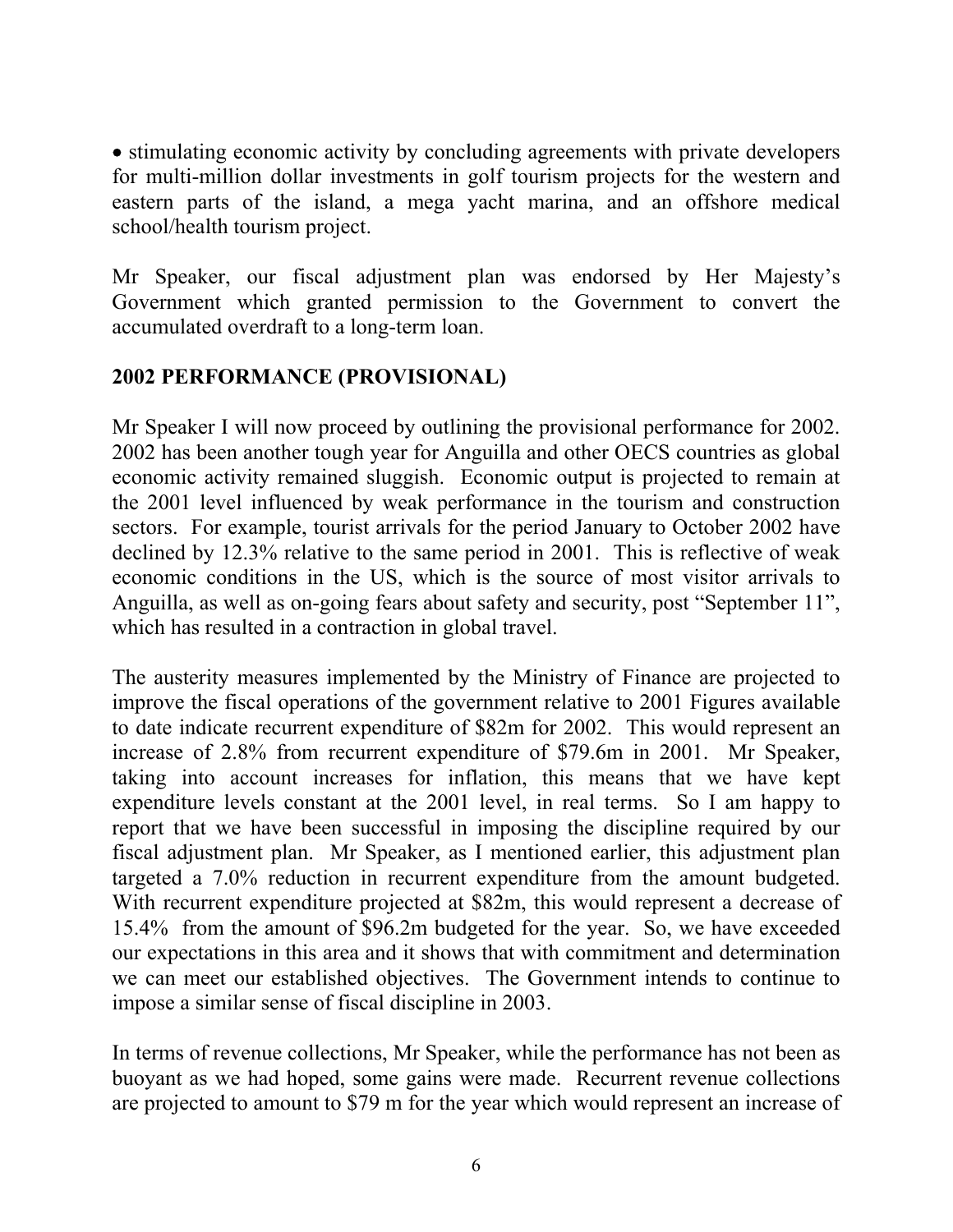8.7% from the 2001 total. Our strategy of targeting better tax compliance has been successful and there have been significant improvements in collections from property and accommodation tax, as well as a reduction in arrears to government in terms of monies owed to the Medical and Health and Water Departments. However, Mr Speaker, Government's revenue performance is still largely driven by the collection of import duties. Collections from this source continued to be sluggish because of the weak performance in the tourism and construction sectors.

Capital expenditure was constrained by the lack of capital revenue and the slow start to a number of projects requiring counterpart financing. Capital revenue raised during the year amounted to approximately \$2.0 million. This would include the proceeds from the lease of land to Anglec paid by a one off settlement in advance. This was placed into recurrent revenue but earmarked for local capital expenditure. Part of the local capital revenue also came from the draw down of the portion of a loan approved in 2001 that was awaiting the start of the CDB and EDF Roads projects. Local capital expenditure is expected to reach about \$1.7 million by December 31, 2002. This would result in a small surplus of \$300,000.

The overall deficit combining balances on the recurrent and capital accounts is expected to be \$3.5 million at the end of 2002. Mr Speaker, one of the fundamental axioms of public sector management is that the degree of control that one can exert over revenue performance is less compared to expenditure control. Our target for 2002 was to end the year with a zero balance on the central government accounts. Had revenue performance been better we would have achieved our objective. To the extent that a balanced budget could have been achieved this year, it would have only been possible by imposing even greater expenditure controls. However, this Government has adopted the policy that although fiscal adjustment is necessary, the human consequences of the process cannot be ignored. The need to continue to invest in critical areas of health, education and physical infrastructure to establish the conditions for sustained and long-term economic growth and development is also paramount. Consequently, there are limits to which expenditure cuts can be imposed.

# **FISCAL POLICY AND STRATEGY DEVELOPMENT**

The Ministry of FEDIC is perhaps the most high profile of Government Ministries in the sense that since it deals with the issues of taxation and controls the purse strings, it often engenders the wrath of the public. I must therefore commend the MFEDIC staff who have had to operate under very trying circumstances this past year. However, they have been resolute in their application to the task at hand,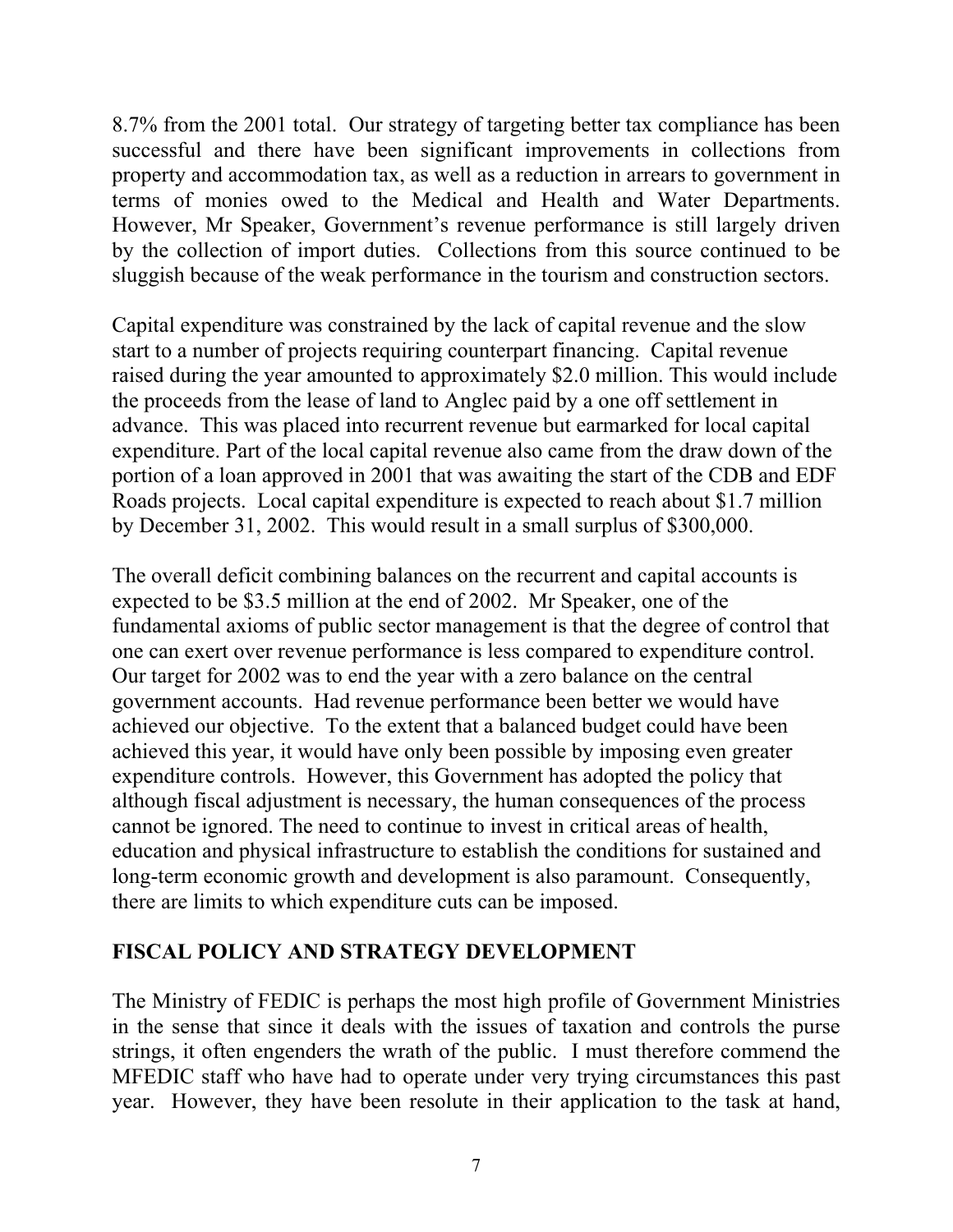which is to stabilize the fiscal situation and to pursue a programme of adjustment to ensure the future growth and development of Anguilla.

The whole process of financial management will be given added emphasis in 2003 and will be overseen by a "Fiscal Review Team" which will report to a high level "Fiscal Evaluation Group" comprising myself as the Minister of FEDIC, the Permanent Secretary for Finance, the Permanent Secretary for Economic Development and the Deputy Governor. The Fiscal Review Team will monitor financial performance on a monthly basis and make recommendations to the Fiscal Evaluation Group on what course of action to take.

The general thrust of Government policies in the area of fiscal policy and strategy development will be to increase reliance on domestic revenue sources and at the same time retain Anguilla's low (no income tax) status by:

- i) improving the administration and collection of tax and other revenue from current sources to maximize the percentage collected out of estimated potential revenue;
- ii) revising and rationalizing where appropriate existing rates of charge to ensure that they are consistent with the modal rates charged in comparable jurisdictions in the region and the net revenue returns from the tax effort are consistent with established efficiency ratios;
- iii) establishing economic rates of charge to achieve cost recovery for public services accessed directly by individual consumers;
- iv) making adequate provision for relief for those financially unable to meet the costs;
- v) introducing new revenue measures to replace revenue from temporary sources;
- vi) implementing revenue saving measures such as the operation of a US Dollar account to save as much as \$400,000 lost on foreign currency purchases to pay for imports, monitoring of telephone usage, control of use of Government vehicles, and the implementation of water and electricity conservation measures;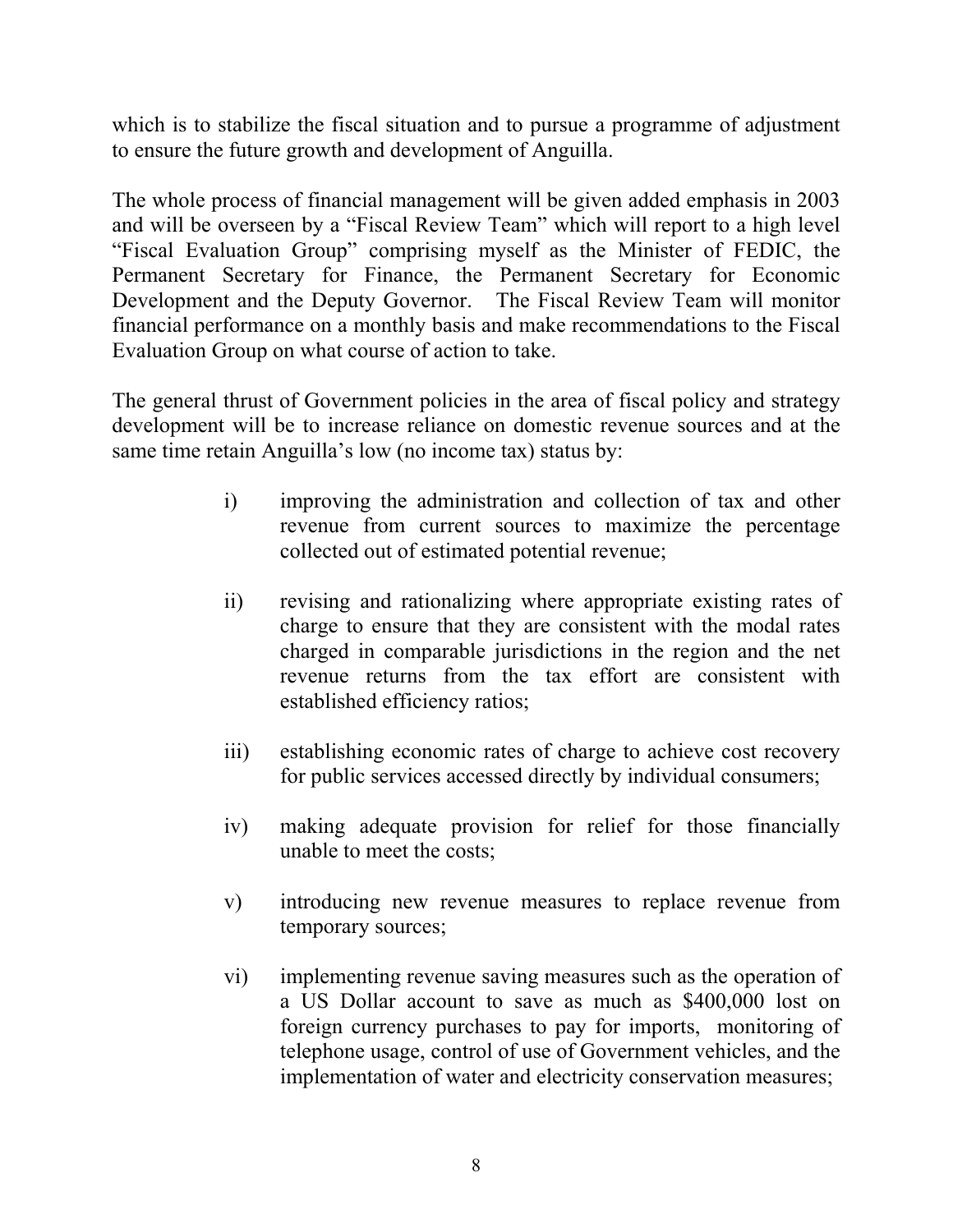- vii) reviewing the Customs Duty Exemption Policy and Duty Free Shopping Policy and procedures and improving administration and monitoring; and
- viii) studying the options available to Anguilla to replace customs duty revenue in the event that there is international movement towards the standardization of customs taxes at rates below the rates charged by Anguilla and towards the free trade and duty free entry of an increasing number of internationally and regionally traded commodities.

The immediate objectives for 2003 are to end the year without a deficit and to generate surplus to create reserves in the amount of \$4m. The reserves will be allocated among the following funds:

- Maintenance Fund;
- Development Fund
- General Reserve Fund
- Fiscal Reserve Fund.

Prudential fiscal management demands making provision for future maintenance and development expenditures as well for negative shocks which may arise such as hurricane related damages.

### **PROVISION OF RECURRENT SERVICES IN 2003**

Mr. Speaker, permit me now to address Government's proposals for the provision of the recurrent services of the Government for 2003. Recurrent Expenditure will be addressed first. In setting the 2003 Recurrent Expenditure targets the Government has been guided by the following general objectives:

- i) maintenance of 2003 services at not less than the 2002 levels;
- ii) maintenance of the total number of public service employees at or below the 2002 total and their compensation as a percentage of the budget at or below the 2002 ratio;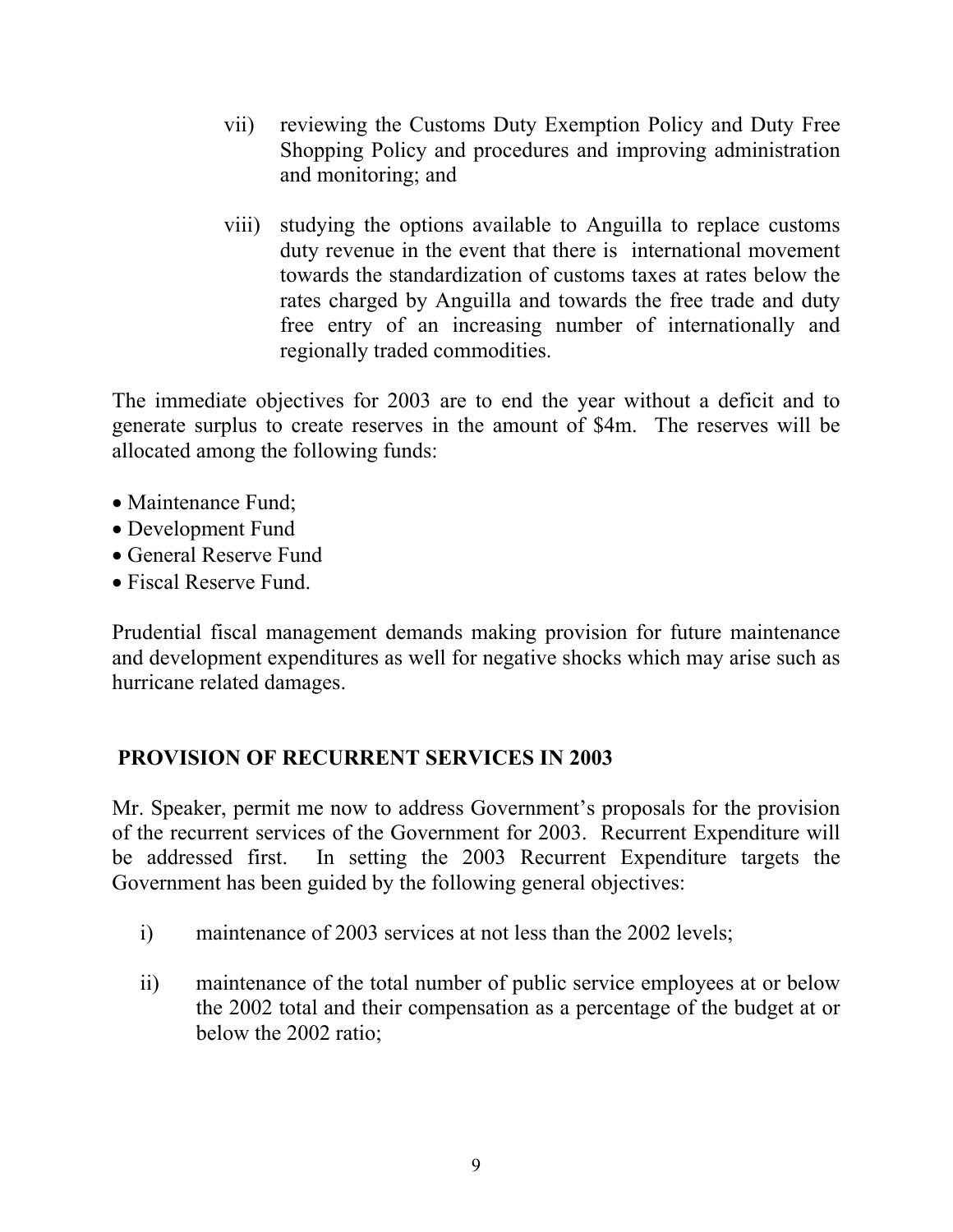- iii) implementation of improvements required and agreed to by the Government to maintain or achieve internationally required standards in areas such as the operations of airport and fire services;
- iv) continued implementation of critical programmes for the improvement, reform, development and transformation of ministries and departments to achieve greater output, effectiveness and value for money;
- v) achievement of a surplus of recurrent revenue over recurrent expenditure.

These objectives Mr. Speaker are fully consistent with my BEST theme "Being Effective Stewards Today' and reflect the Government's commitment to fulfilling its fiscal stabilization objectives agreed with the British Government earlier this year.

Mr. Speaker after a difficult and painful process and dare I say sometimes marked by emotional and passionate interventions, we were able to achieve reasonable and realistic reductions in the bids submitted by the various ministries and departments. I propose therefore that total 2003 Recurrent Expenditure be capped at **\$89.0** million. Eight out of 33 departments or 24 % of the number of departments would between them account for **67.84 % amounting to \$60.37 million** of the total Recurrent Expenditure budget of **\$89.0** million. The allocations to these departments would be as follows:

|                  | <b>Department</b>                          | <b>Allocation</b> | % of Budget |
|------------------|--------------------------------------------|-------------------|-------------|
| $\overline{1}$   | Treasury                                   | 14.37 million     | 16.15%      |
| $\overline{11}$  | Education                                  | 13.28 million     | 14.92 %     |
| $\overline{iii}$ | <b>Secondary Health Care</b><br>- Hospital | 8.31 million      | 9.34%       |
| iv)              | Water                                      | 7.34 million      | $8.25\%$    |
| V)               | <b>Primary Health Care</b>                 | 4.98 million      | 5.60%       |
| vi)              | Police                                     | 4.33 million      | 4.86 %      |
| vii)             | Public Administration                      | 4.06 million      | $4.56\%$    |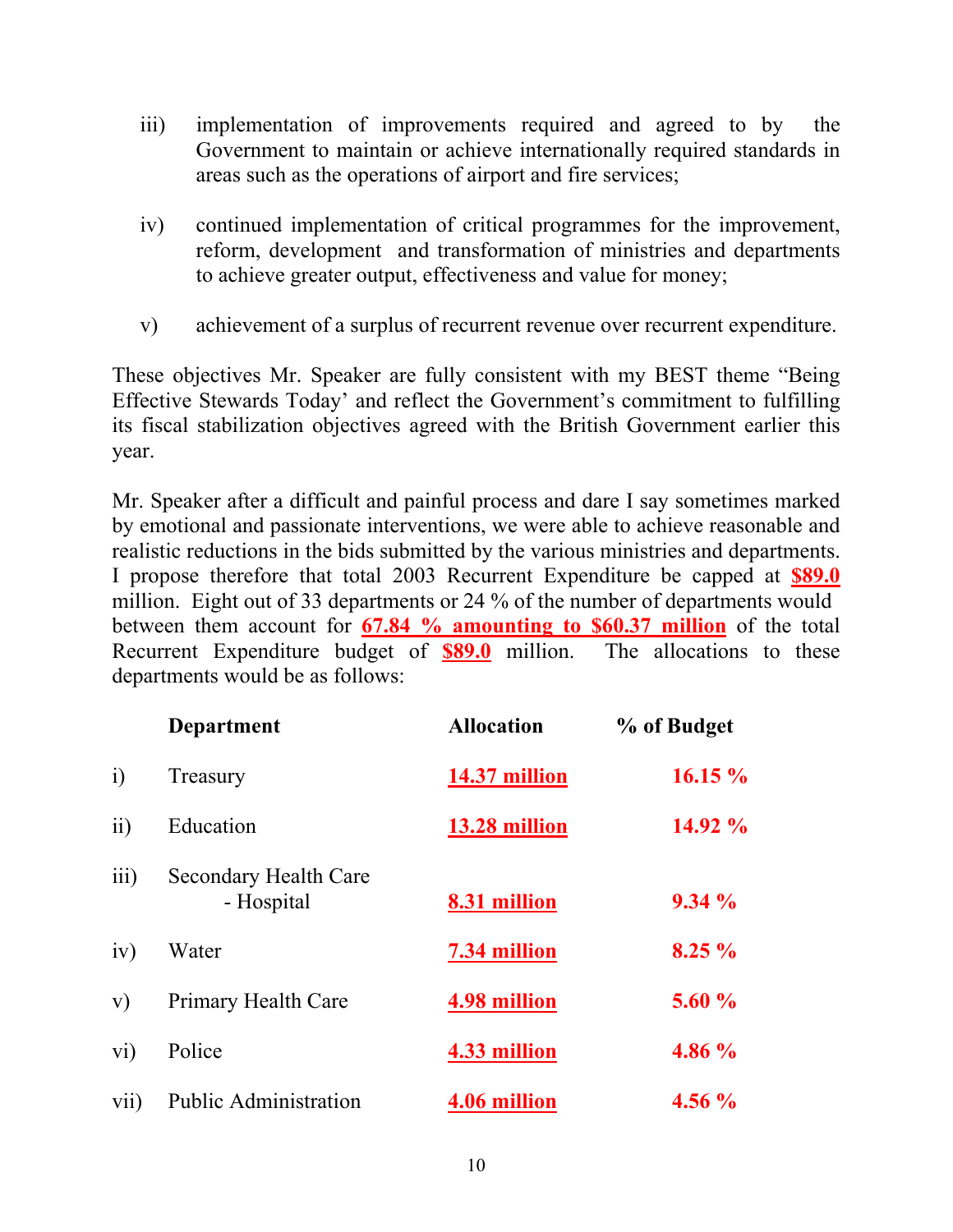| vii) Airport and Seaports | 3.70 million | $4.16\%$ |
|---------------------------|--------------|----------|
|                           |              |          |

# **Total 60.37 million 67.84 %**

It must be emphasized that 24.24 % of the number of departments (eight departments) will account for over two thirds (67.84%) of the 2003 Recurrent Expenditure allocations.

I wish to draw your attention Mr. Speaker to the fact that for the first time in presenting budgetary proposals to this House the biggest allocation is proposed for the Treasury Department. While this trend can readily be explained it is one with which all of us must become concerned and to which we must pay particular attention.

16.15 % of expenditure in the amount of \$14.37 million is to be spent by the Treasury in 2003. \$5.31 million or 37 % of this is to meet public debt payments. This is \$1.4 million more than the 2002 allocation to public debt of \$3.91 million. This increase is directly attributable to the increase in government debt to finance the deficit at the end of 2001. The other area showing a significant increase is Goods and Services, the allocation for 2003 being \$2.77 million up \$0.31 million or 12.6 % from the 2002 approved estimate. The increase is accounted for by increased allocations to Utilities and Insurance. The allocations to the other expenditure categories, Personal Emoluments, Transfers and Subsidies and Other Expenditure will be reduced in 2003 compared to 2002.

The growth in public debt will be carefully managed as part of the Government's overall borrowing and debt management policy and strategy. This is currently being addressed with advice and assistance from the British Government and the Eastern Caribbean Central Bank (ECCB). It is expected that agreement will be reached with Her Majesty's Government on borrowing guidelines and a borrowing programme in the first quarter of 2003. A debt monitoring mechanism being established with assistance from the ECCB will be fully implemented in 2003.

Mr. Speaker, the allocation to the non-contributory civil service pensions for 2003 at \$2.27 million is significantly less than the \$3.19 million budgeted for 2002. However, we need to be mindful of the fact that our Civil Service has begun to age and that over the next decade the size of the allocation to pensions, which the Government is obliged to pay by law will increase rapidly. The increased life expectancy of retirees will result in the Government on an increasing basis having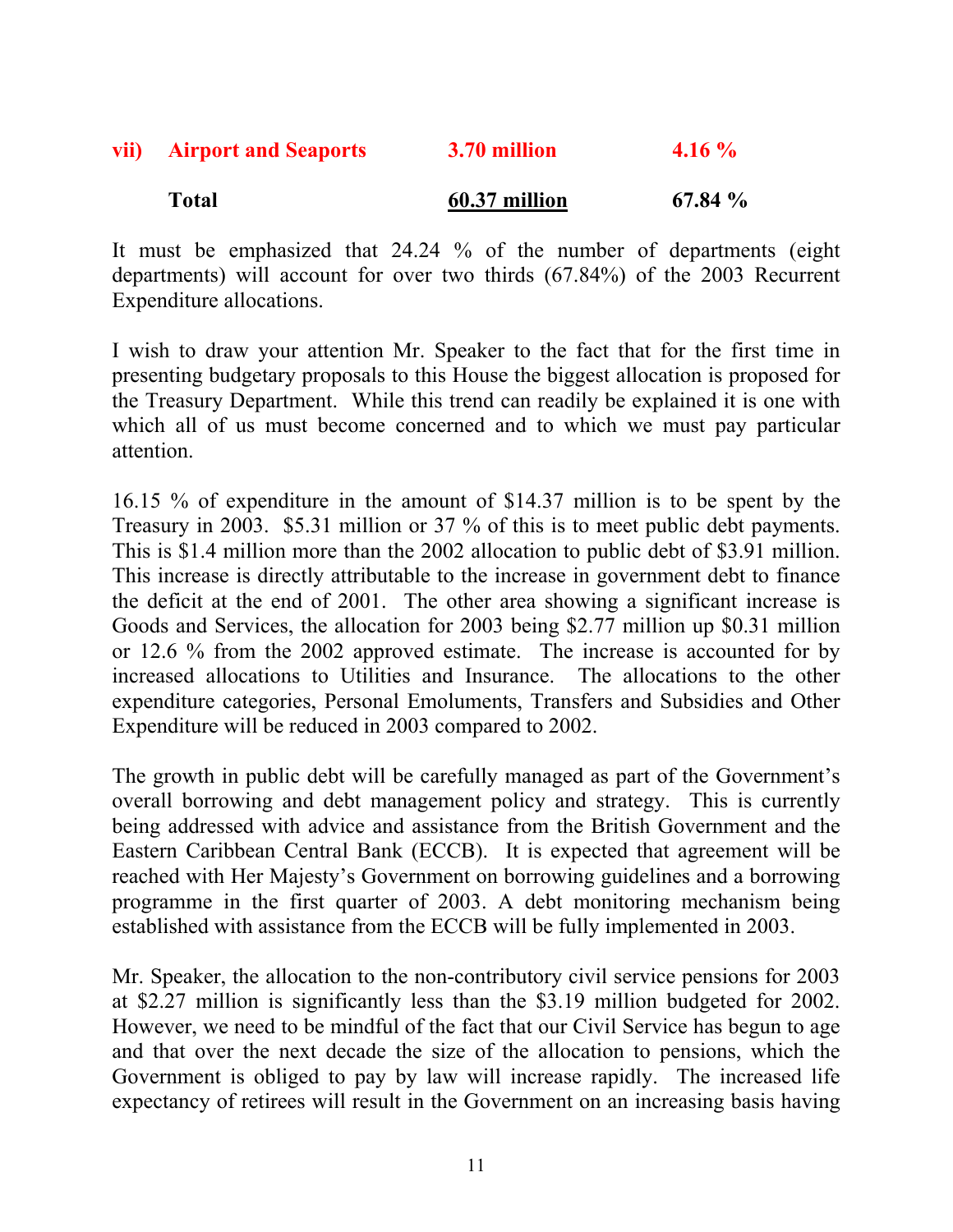to pay these pensions for up to 30 years and beyond. The Government will therefore shortly address pension reform to ensure that it will be in a position in the future, to meet its increasing pension obligations. Additionally, the present system of a non funded civil service pension and the contributory Social Security Pension means that civil service retirees could receive in combined pension payments greater than 100 % of the salary they would earn if employed. Mr. Speaker, this is inconsistent with the principles of social insurance. It must be and will be addressed by the Government as part of its fiscal stabilization and rebalancing programme within the next two years.

Mr. Speaker the 2003 Recurrent Expenditure Estimates cater for the continuation of the Government's emphasis on giving priority in the delivery of current services to addressing the social development needs of the Anguillian community. 29.85 % of budget or \$26.57 million has been allocated to the three largest departments in the Ministry of Social Development and Lands. \$13.28 million to Education, \$8.31 million to Secondary Health Care and \$4.98 million to Primary Health Care. In addition \$1.53 million has been allocated to the Social Development Department. Together with the \$1.93 million allocated to the Ministry Secretariat (which also includes the policy coordination of Lands and Physical Planning) fully one third of the budget is to be allocated to social development services, that is 33.74 % amounting to\$30.03 million.

Education with its allocation of \$13.28 million will account for the largest share of the social development budget at 42.22 %. This is 14.2 % of proposed total Recurrent Expenditures. This is as it should be Mr. Speaker. We have invested heavily in capital and human resource improvements in Education over the years. It is imperative that we allocate sufficient resources even in difficult times to sustain these improvements. The publicity which often times accompanies incidents of deviant behaviour among a small percentage of the student population at the Comprehensive School, distracts attention from the solid progress being made in the school system as a whole. Both in the public and private schools significant professional and management improvements will be reflected in enhanced student performance over the next few years. I am pleased to note that that the strategic partnership between the Isle of Wight Education Authority and the Ministry and Department of Education in Anguilla will be continued and broadened to include initiatives involving the Social Development Department. These initiatives will more effectively address some of the causes of the unsatisfactory performance of some students, which have their roots in the home and the wider community outside of the school environment.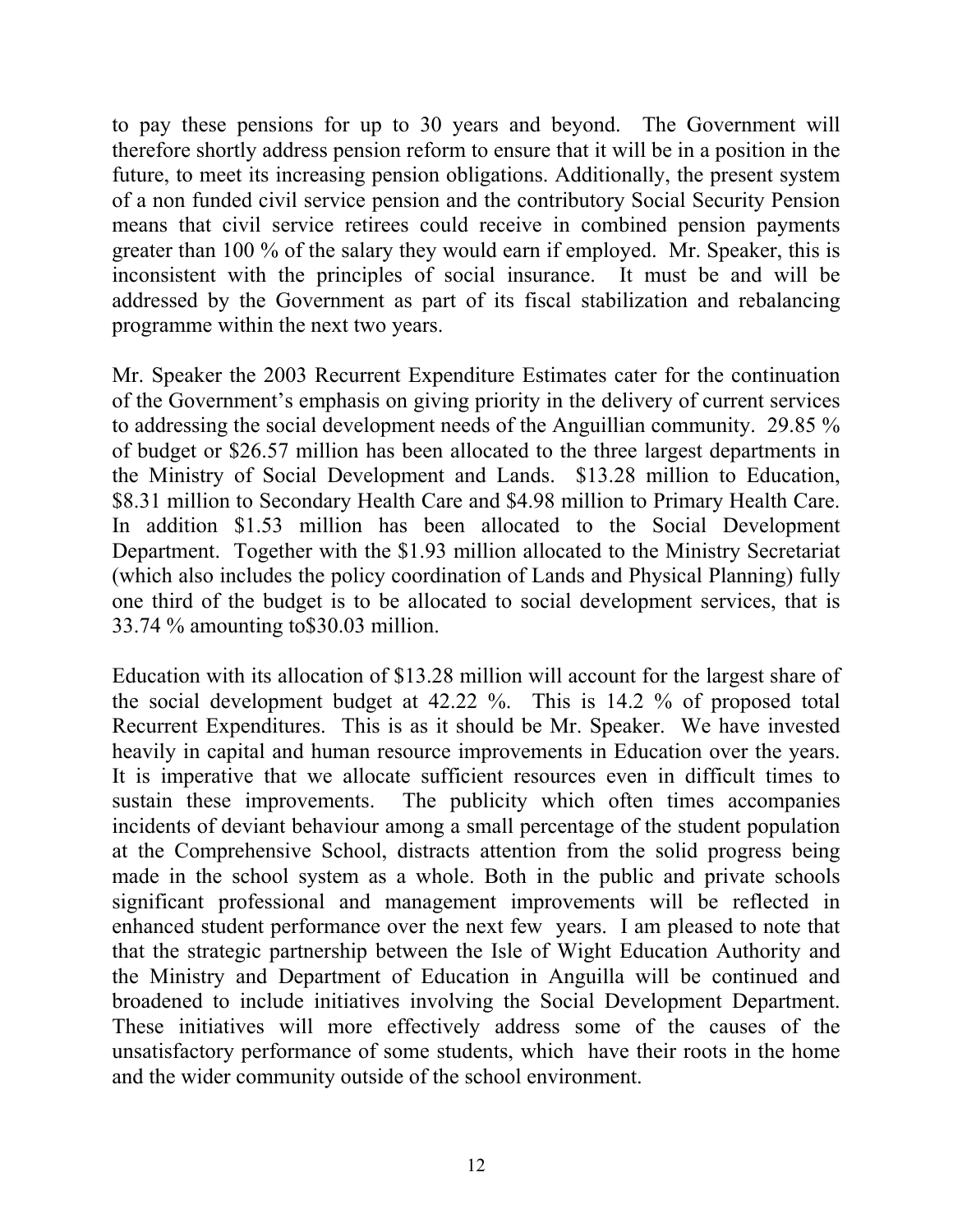\$10.84 million or 81.62 % of the Education budget will cover personnel costs leaving a mere 18.38 % or \$2.44 million to meet the costs of Goods and Services and Transfers and Subsidies. The Government would have liked to have allocated a higher amount to finance the non-personnel costs, but mindful of the need to rebalance the budget and achieve fiscal stabilization cannot afford more than the amount proposed. At the same time Mr. Speaker, Education requires the firm and tangible support of all the other stakeholders to supplement the resources provided from the public purse. It is my hope and expectation therefore that our private sector and civil society partners both here and abroad will continue their strong support for education in 2003 and if they have the wherewithal increase that support for the benefit of our children.

The combined budget for the Primary and Secondary Health Care Departments totals \$13.29 million or 14.93 % of total Recurrent Expenditure, \$8.31 million or 9.34 % allocated to Secondary Health Care and \$4.98 million to Primary Health Care, 5.6 % of total Expenditure. Mr. Speaker 2003 will be a watershed year for the national health system in Anguilla. It will be the year in which the Government will begin to establish the Anguilla Health Authority after two years of planning undertaken by the Health Authority Project Board appointed by the Minister of Social Development within months of his assuming office.

The front page of the Anguillian for December  $6<sup>th</sup>$  2002 featured the delivery of the Interim Report on the creation of the Health Authority to the Minister by the Chairman and other members of the Project Board on Monday December 2nd. There is significant planning remaining to be completed in the immediate future. The overall planning phase is close to completion and substantial progress is expected to be achieved next year in the implementation of the project. The support of all key stakeholders and of the entire community of Anguilla will be needed to ensure the success of this major transformation in our health sector. It will go a long way in improving public health care delivery in Anguilla and will enable the Ministry of Social Development to achieve its objective of being an effective steward in looking after the national health care needs of Anguilla.

The improvement of our public health care system through the creation of the Health Authority of necessity will require major changes, including the revision of charges for health care to bring them closer to the economic costs of providing these services. At the same time, the Project Board will recommend alternative options for the funding of the public health care system through some form of national health insurance. The Minister and especially the Health Authority Project Board need to be congratulated for the excellent work accomplished to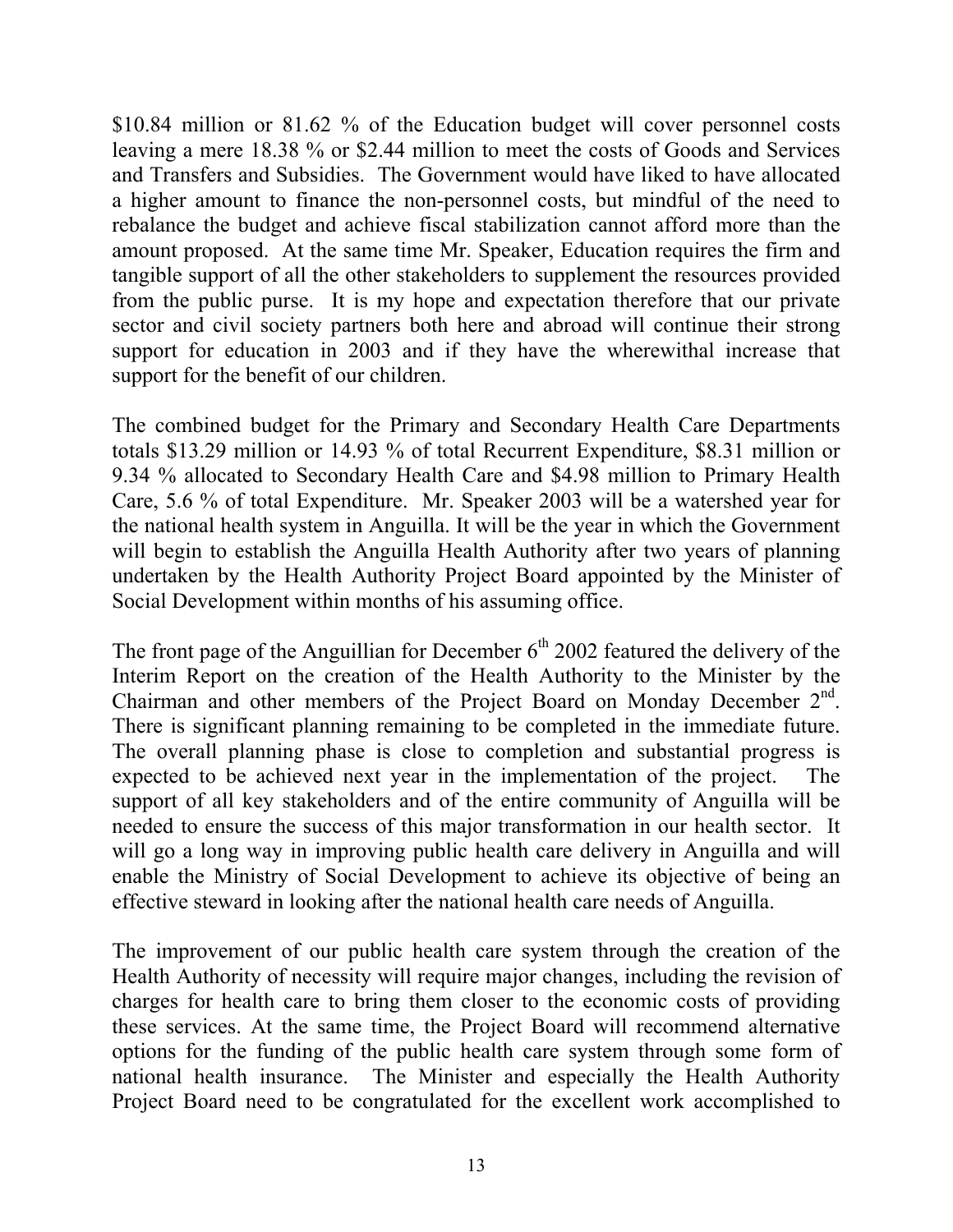date. I encourage them to continue the work they have undertaken and not to rest until we have the Health Authority in place of which all of us can be proud.

Although the Social Security Board is not part of the Central Public Service and operates autonomously the benefits it provides play a vital role in creating a strong social safety net for our people. It is appropriate therefore that I make reference to the role of the Board in discussing the social development objectives of the Government. The Board is on a new wave of extending social insurance and coverage to a greater percentage of the community.

The non-contributor age pension for persons 68 years old and over has been implemented and in 2003 total payment is expected to reach between \$400,000 and \$500,000. The Board of Directors recently took a decision to increase the contributory age pension paid to pensioners qualifying before January1, 2001 by 10% from January 1, 2003. The Board also decided to implement the coverage of the self-employed from January 1, 2003. Other areas of coverage to be studied during the year include unemployment cover and further development of employment injury coverage.

It is also expected that the Social Security Board will be involved in the examination of alternative proposals for the introduction of a national health insurance system to provide a firm means of funding the Health authority.

The  $4<sup>th</sup>$  largest spending department will be Water with a proposed allocation of \$7.34 million, a reduction of \$1.0 million from the 2002 estimate. Government has undertaken a number of cost reduction measures in the Water Department the most significant of which are:

- i) a negotiated reduction in the price paid to Ionics-Aqua Design for water;
- ii) commissioning of a new and improved water billing system;
- iii) improved procedures for meter reading, billing, collection, disconnection and reconnection of customers and for customer care services; and
- iv) implementation of loss reduction measures.

The resulting improvements will achieve a 12 % reduction in the Department's costs, a higher ratio of collection of amounts billed to customers, reduced system losses and improved customer relations. The most important goal overall will be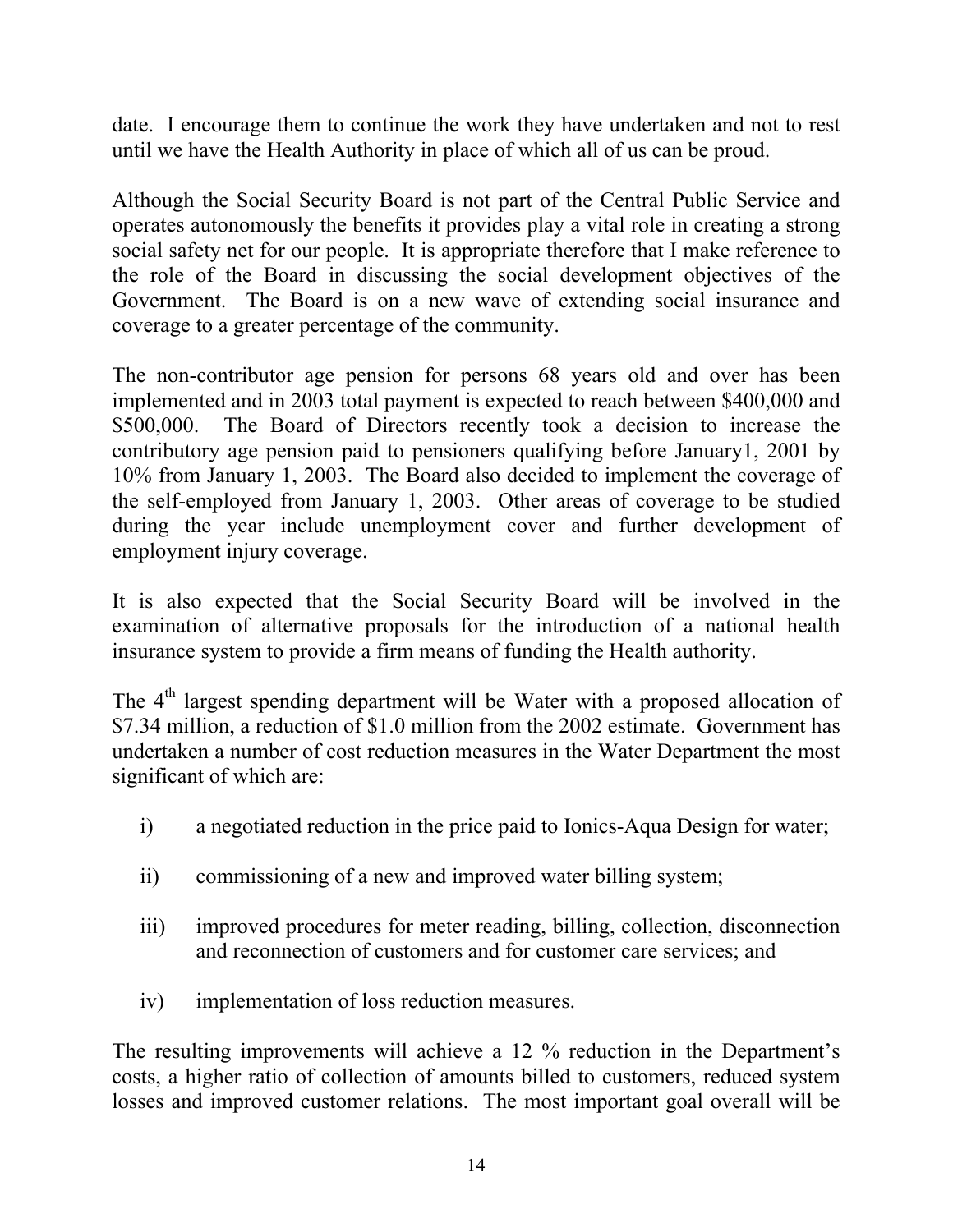to significantly reduce the large deficit of Water Department revenue to Water Department expenditure.

The projected deficit to the end of 2002 for the Water Department is \$5.0 million. In 2003 the reduction in costs coupled with a projected increase in revenue from Water Charges will cut the operating deficit by \$1.66 million or by one third. This will be a major contribution to the Government's efforts to restore budgetary stability and generate a small surplus of Recurrent Revenue over Recurrent Expenditure. I want to congratulate the Ministry of Infrastructure and the Water Department in particular for committing to this goal and to encourage them to strive not only to achieve this target but make an even greater effort to reduce the gap further during the year. This is critical as the Department prepares for transformation into an autonomous entity as a government corporation or government company.

The security of the Anguillian Community and the strengthening of Police capabilities to prevent and detect crime has become an increasing priority for the Government. This need has been graphically demonstrated in recent times, when several serious crimes have been perpetrated by persons choosing to go down criminal pathways. \$4.33 million is proposed for the Royal Anguilla Police Force for 2003, \$4.87 % of the Recurrent total expenditure. Mr. Speaker, I wish that we could have provided more for our hardworking and loyal Police Force. And believe me it has been painful to cut the bids submitted by the Royal Anguilla Police Force. I can say Mr. Speaker that one of the smallest cuts made was in the estimates submitted by the Police amounting to \$285,000 or 6.17 % under its 2002 approved estimate.

Mr. Speaker, while human resource development is a key area of focus for the Government, it has been necessary to cut back on the allocations made to the Public Administration Department to finance civil service training and general tertiary level education for 2003, continuing the trend started in 2002. In 2001 Mr. Speaker, \$5.18 million was spent by the Public Administration Department of which \$3.64 million or 70 % was spent on training. Because of the fiscal imbalance Government reduced the 2002 allocation to Public Administration from \$5.42 million to \$4.74 million. For 2003 it is proposed to reduce the budget further to \$4.05 million, a reduction of \$1.37 million or 25.25 %. The allocation to training for 2003 would still be significant at \$2.4 million.

The allocations proposed for the Chief Minister's Office and the Airports and Seaports Department are \$3.48 and \$3.70 million respectively accounting for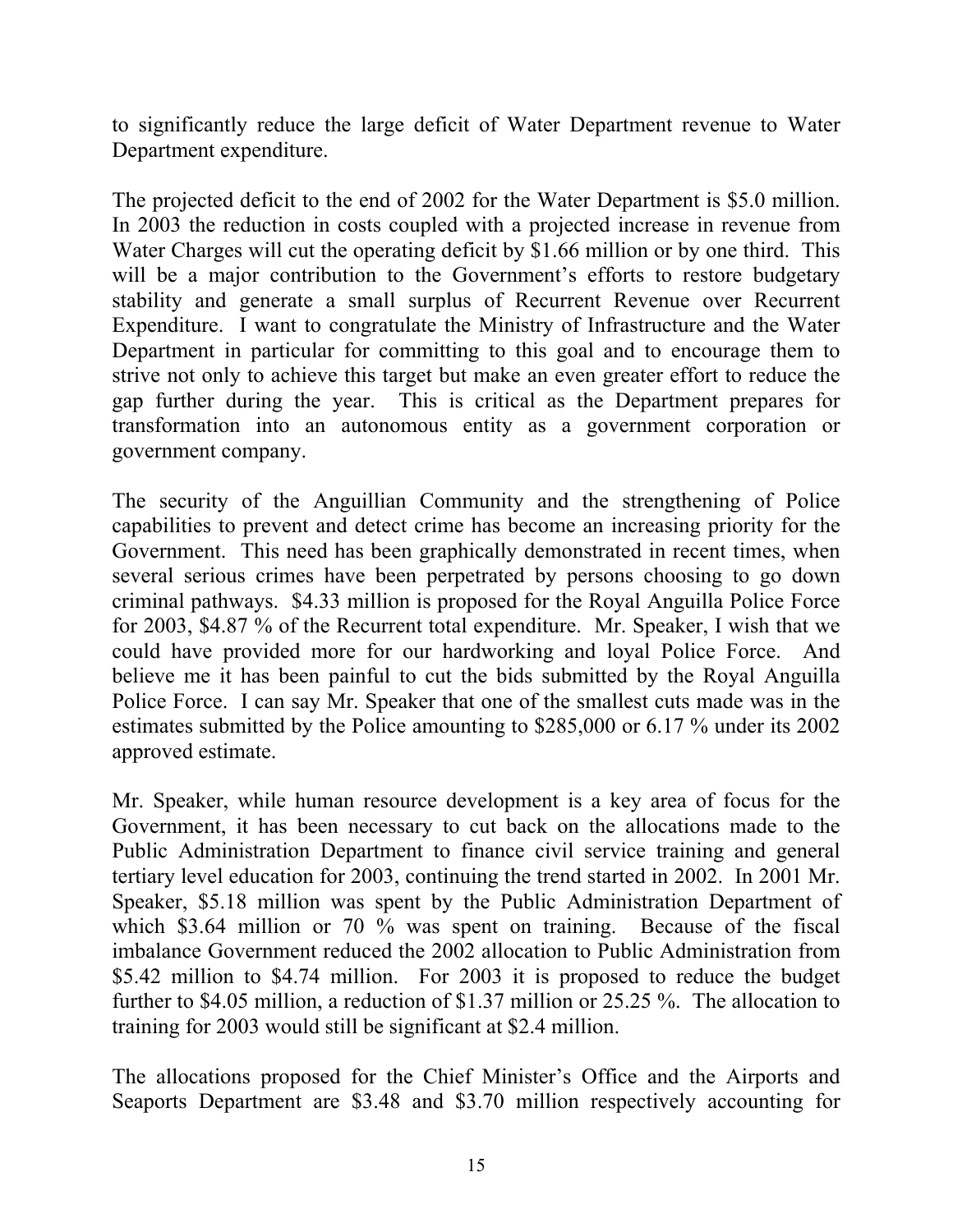3.91% and 4.16% of total Expenditure. Both play critical roles in the Tourism Industry the Chief Minister's Office responsible for the policy direction of the industry and providing the funding for the Anguilla Tourist Board as well as for policy in Labour and Immigration, which directly impact the industry. And of course Mr Speaker the Airport and Seaports Development manage our air and sea gateways to and from Anguilla.

20 other departments Mr. Speaker share the remaining \$25.15 million or 28.26 % of the total Recurrent Expenditure of \$89.0 million. The major departments and ministries in this group are the Ministry of Finance Economic Development investment and Commerce - \$2.79 million; Department of Infrastructure, Communications and Utilities - \$2.40 million; Customs Department - \$2.16 million and Ministry of Social Development and Lands - \$1.93 million. These four departments and Ministries account for a further \$9.28 million or 10.43 % of total expenditure. The remaining 20 departments share 17.83 % of total expenditure amounting to \$15.87 million.

Mr. Speaker, the size of the expenditure allocations to the remaining departments is no reflection on the significance of the low spending departments for among the 20 are, the Ministry of Infrastructure, Communications, Utilities and Housing, the Governor's Office, the Financial Services Department, the Attorney General's Chambers, Judicial, Prison, Immigration, Labour, Physical Planning, Lands and Surveys, Internal Audit, Information Technology and E-government Services, Post Office, House of Assembly, Information and Broadcasting, Agriculture, Fisheries and Marine Resources, Statistics and Library Services. They deliver important and essential services to the Anguillian community and all of them have been significantly affected by the need to implement modest austerity measures. All of them have therefore contributed significantly to the effort to restore fiscal stability and balance, within the scope of the resources allocated to them.

### **RECURRENT REVENUE**

Mr. Speaker, difficult as it is, the easier part is to decide on expenditure. The real challenge is to raise the revenue to finance the expenditures and to take the tough decisions in this regard in a community in which anti-tax sentiments are among the highest in the world. It has been a great challenge to decide from among the various proposals and options on those measures that should be implemented in 2003 to increase the efficiency of collection from existing taxes, licenses, fees and charges as well as to adjust existing levels and introduce new measures to raise additional revenue.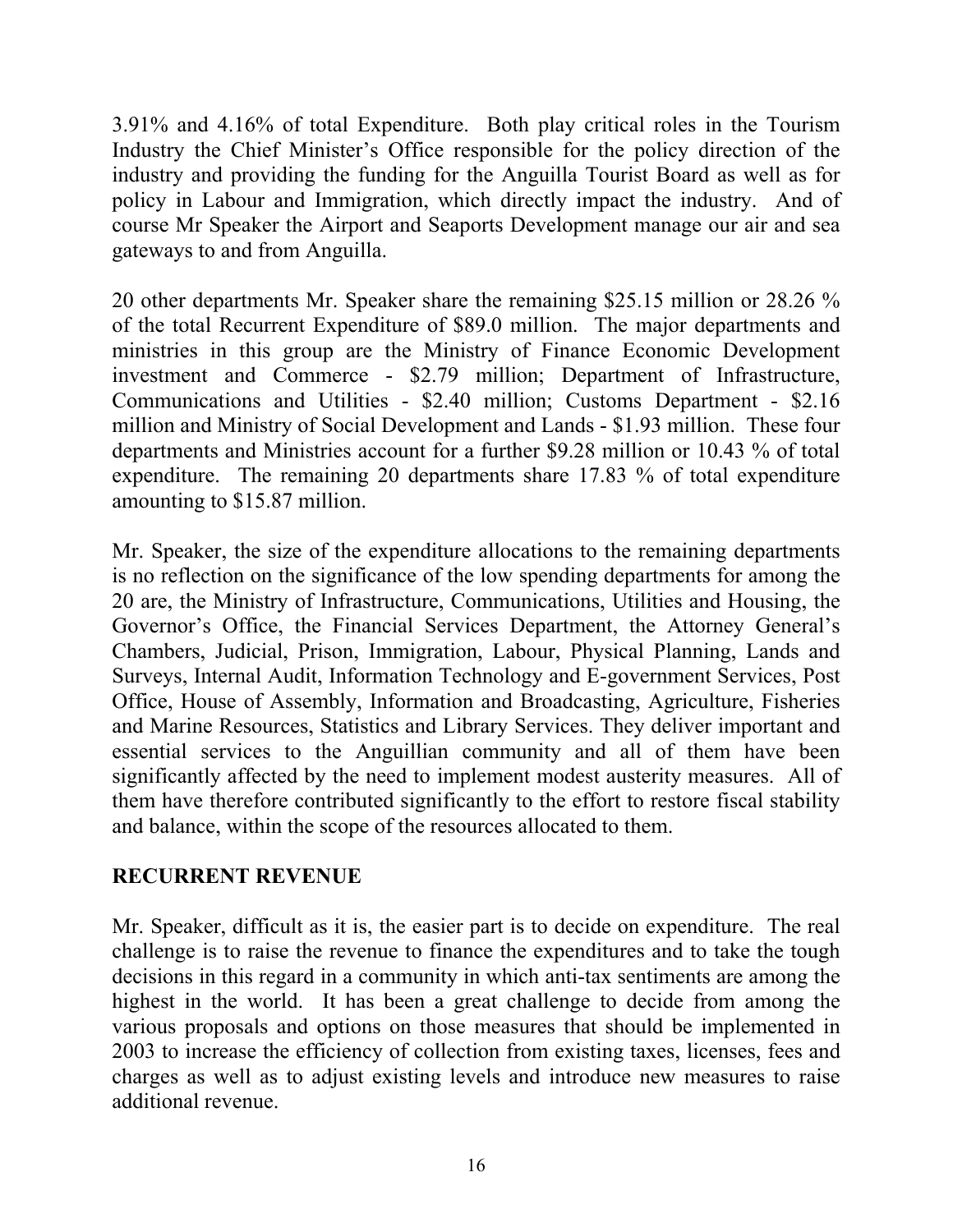Mr Speaker, I have spent some time on the services provided, by the Government since the provision of these is the primary function of a government. Unfortunately, services can only be provided with funding raised through taxes, fees and charges. Unpopular as it may be, tax revenue is needed to maintain health, education, social and economic infrastructure. Punished for our own success, Anguilla has graduated from grant and even concessionary financing from regional and international donor organizations. We have little choice but to pay our own way. We cannot abdicate our responsibility. We have to meet the challenges with our own solutions and weather the storm. We have been placed here by the people to be effective stewards and make the tough choices for them.

In the wake of declining imports, taxes on international trade decreased from 52% on total revenue in 2001 to 37% in this year's budget. This is a decline from \$37.7 million in 2000 to an estimated 30 million in 2002. In order to maintain the same level of service, it has become necessary to implement new revenue measures to bridge the gap. These are outlined as follows:

### **Environmental Levy**

Effective  $1<sup>st</sup>$  January 2003 an Environmental Levy will be introduced and will be collected by Anglec on behalf of the Government with the payment of electricity bills. Legislation will be introduced in January to give effect to this. The tax will be at the rate of 5% of the electricity bill of each household or business. The minimum amount collectable will be \$5.00. This levy is expected to raise \$1.5 million in 2003. This is a fraction of the amount expected to be expended on maintaining a sustainable environment. It should be noted that the cost of maintaining an adequate garbage collection and disposal system alone for 2003 is expected to be over \$2.0 million.

### **Customs Surcharge**

An additional 1-% duty will be charged on the CIF value of all imported items carrying an ad valorem rate. This will not affect developments that have specific duty exemption agreements. This is a temporary measure that will be reviewed when fiscal stability is restored. The impact of this on any one item will not be very significant. The revenue yield from this measure is estimated at \$2.3 million. This measure is to be used to build reserves and together with other measures should yield reserves of over \$4.0 million.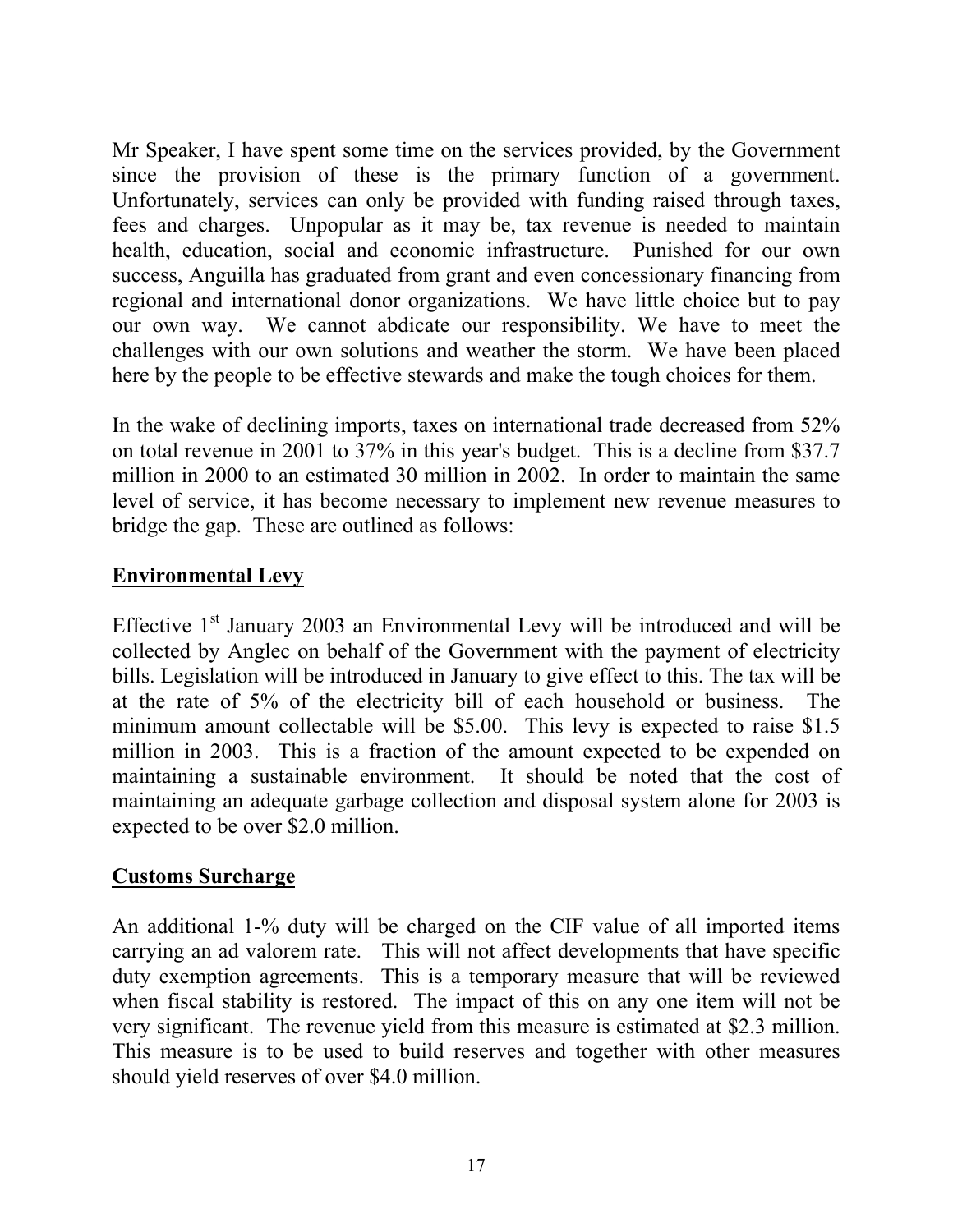### **Increases in Fees, Charges and Licences**

A number of fees that have not been increased in over 40 years will be brought up to their economic cost. In addition other fees will be adjusted approximately in line with inflation and other economic conditions. Among the areas affected are Pier Dues, Tonnage Dues and Port Dues, Telecommunications Fees and Court Fees.

#### **Property Tax**

Consideration has been given to increasing the yield from Property Tax. The Task Force has been working with the Lands and Surveys Department to ensure that all properties are on the register and has been sensitizing the public on the need to pay Property Tax. This is already bearing fruit with an increased yield from existing properties. During the course of 2003, Property Tax values and rates will be reviewed with a view to substantially improving the yield from this tax as of January 1, 2004. Accordingly the necessary amendments to the property tax legislation and regulations will be made during the year.

Mr Speaker, taken together, the recurrent revenue budget has been established at \$92.1 m. This means that a recurrent revenue surplus of \$3.1 million is targeted given expenditure of \$89.0 million. We will do our very best to collect the amounts budgeted and I am confident that barring any negative international developments such as war in the Gulf, we will hit our target.

### **CAPITAL EXPENDITURE ESTIMATES**

Mr. Speaker, in the last two years the Government has let it be known that we in Anguilla are open for business. We are following through on the goals and objectives set out in the Manifesto of the United Front adopted by the Government, which took over the running of this country two years and nine months ago. We are doing our best to attract reputable and capable investors from outside to expand and diversify tourism and financial services, develop e-commerce, offshore fishing and offshore medical schools and provide competition in telecommunications in a liberalized market in joint ventures with Anguillian investors.

We have made considerable progress in stimulating the interest of external investors. Apart from the major golf tourism project for the Rendezvous-Merrywing area we are in the preliminary stages of considering other major tourism projects for the eastern districts of the Island. Additionally, we are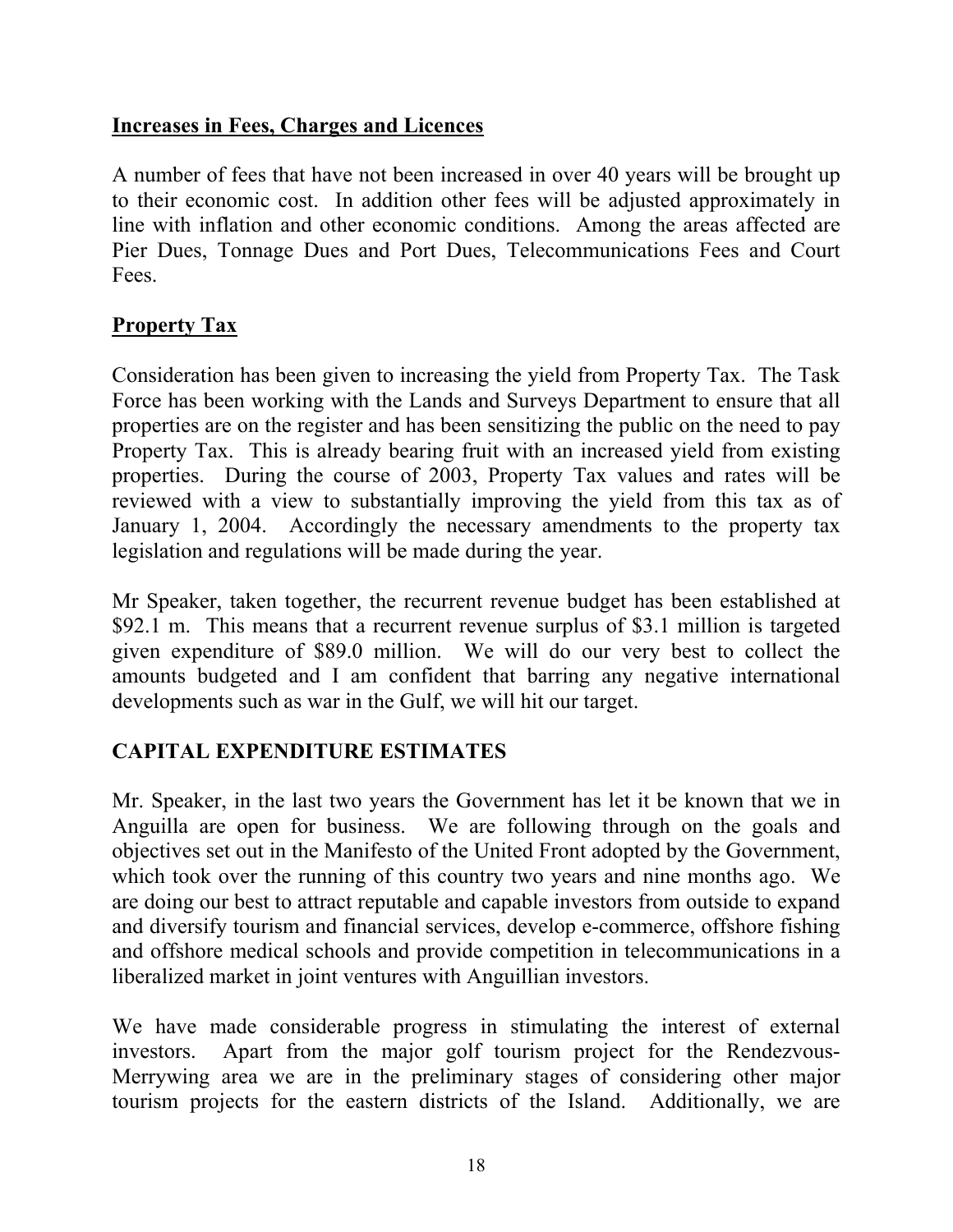actively considering three proposals for offshore medical schools. From these the Government will choose the developers with whom it will do business and negotiate an agreement or agreements within the first quarter of 2003. We are continuing to explore the options for developing a mega-yacht marina and at least one other marina to add to the diversity of our plant. And in this regard all of us in Anguilla need to be aware that development often requires that there be trade offs between conflicting and competing objectives. In the matter of a mega-yacht marina for Sandy Ground it is incumbent on the Government that we are transparent in dealing with this matter. Equally it is incumbent on the people of Anguilla and in particular the people of Sandy Ground to exercise openness. We must be prepared to consider calmly and rationally the various options and the ingredients necessary to achieve a financially viable investment in a mega yacht marina, which everyone agrees will be a highly desirable addition to our upscale tourism plant.

Lest it be felt by some that the Government is only interested in attracting investors from overseas, I hasten to state Mr. Speaker that we are fully committed to promoting and facilitating Anguillian investors in all sectors of the economy. In fulfilling that commitment Mr. Speaker, it is easy for us to fall into the trap of not applying equivalent or similar standards to local investors as we apply to those from overseas. The folly of this attitude, perhaps even encouraged by local investors themselves is that it could lead to the thinking that local investment is some how inferior to foreign investment and the expectation that the quality of the facilities and products would be second rate. Such thinking acts as self fulfilling prophesy and local investors indeed sometimes end up producing facilities of lower quality and standards. Let it be known Mr. Speaker that this Government does not believe in this and that we want our local investors to strive at all times for excellence. Spend that extra dollar to produce a quality product or facility and you will be more likely to reap the rewards than if you cut corners and produce less than the best. That is also being Effective Stewards Today and Effective Stewards Tomorrow, being the BEST.

We will do all we can to promote, facilitate and assist domestic investors. However, this does not mean abusing the procedures that have to be followed to ensure that matters are handled in an orderly and proper manner in accordance with the regulations and guidelines governing the particular activity. We will seek to strengthen the Development Board to provide more loan and technical assistance resources to support the development of the Anguillian owned business sector.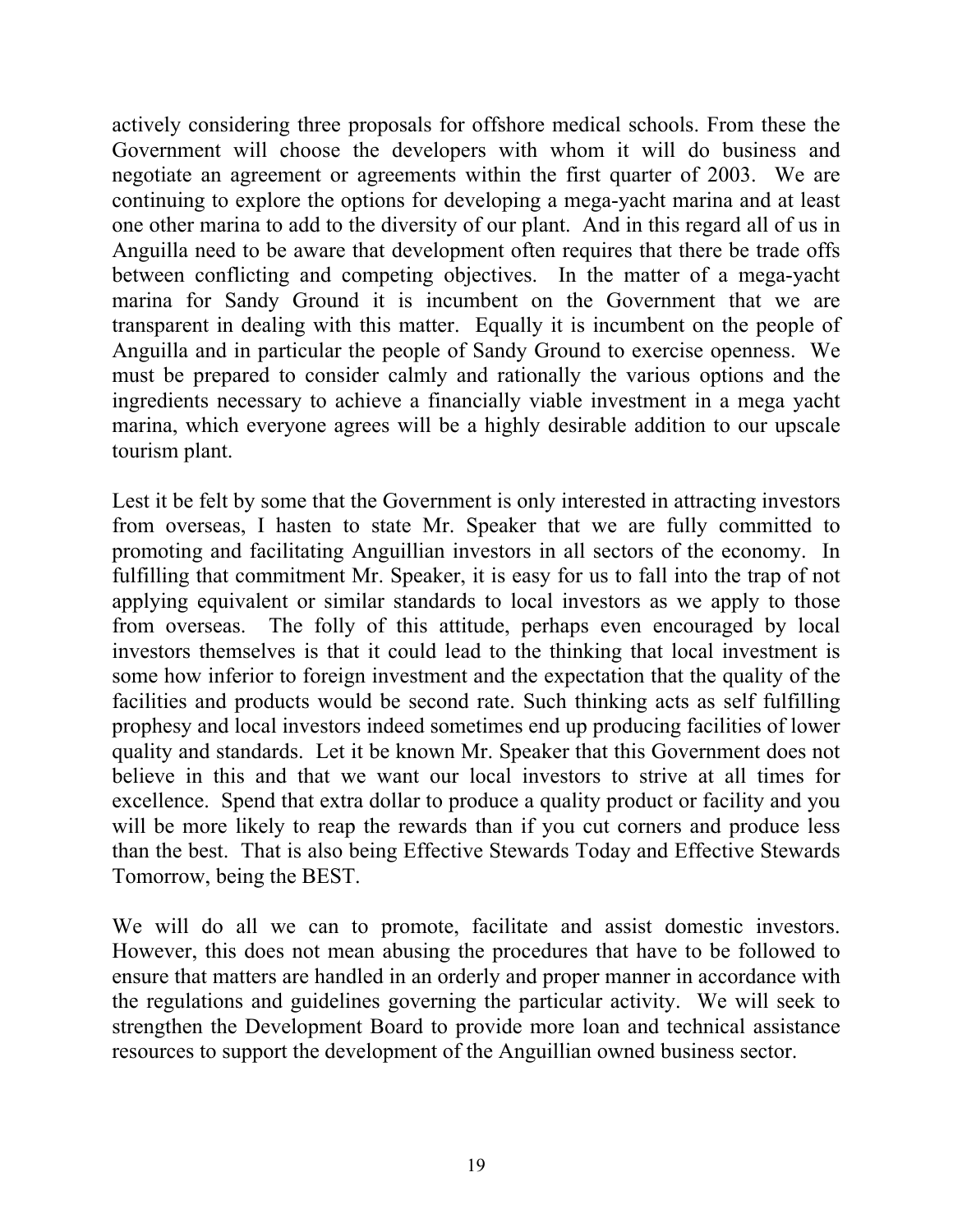Mr. Speaker, the continued expansion and improvement of the national physical infrastructure of Anguilla, as well as of social and economic infrastructure are vital to enhancing and maintaining a favourable business environment and a favourable social and political environment for the recovery and expansion of the economy led by private sector investment in the productive sectors. You will bear with me therefore for making this rather lengthy preface to my discussion of the proposals for Capital Expenditure and Capital Revenue for 2003.

The 2002 Capital Expenditure programme Mr. Speaker was the hapless victim of our austerity programme for the containment of Government's total expenditure during the year. So whereas \$6.0 million was budgeted for local capital expenditure, the actual expenditure for the year projected to  $31<sup>st</sup>$  December will be approximately \$1.7 million. The normal procedure followed in making capital expenditures is to first ensure that the revenue is realized and available before making the expenditures. This approach served us well in 2002. We were primarily able to hold back local capital expenditure to this level however, only because several major projects projected to commence in 2002 suffered a number of unavoidable delays during the year, particularly the externally funded road projects to which the Government has to make significant contributions of counterpart financing. Additionally, decisions had to be deliberately taken in a number of cases to delay expenditures in an effort to stabilize the fiscal situation in 2002. Several of these projects were also postponed from 2001 and even before that year. Further postponement cannot therefore be accommodated without substantial impairment of the standards and quality of service to be provided to the public by the various departments requiring the investments.

The physical infrastructure improvements especially of roads and most crucially the extension of the Wallblake Airport runway are critical to improving the environment for business investment especially in the growth of tourism and at the same time to improving the infrastructure for the use and benefit of the population of Anguilla.

The impact of this confluence of circumstances, Mr. Speaker on the Capital Expenditure requirements for 2003 has been profound. We have to invest heavily to ensure that Anguilla is able to return to and continue on a path of positive and sustained growth. We must improve our ability to better withstand the inevitable external manmade shocks as well as the shocks of nature to which our island is all too vulnerable. So in 2003, local capital expenditure should reach a new record.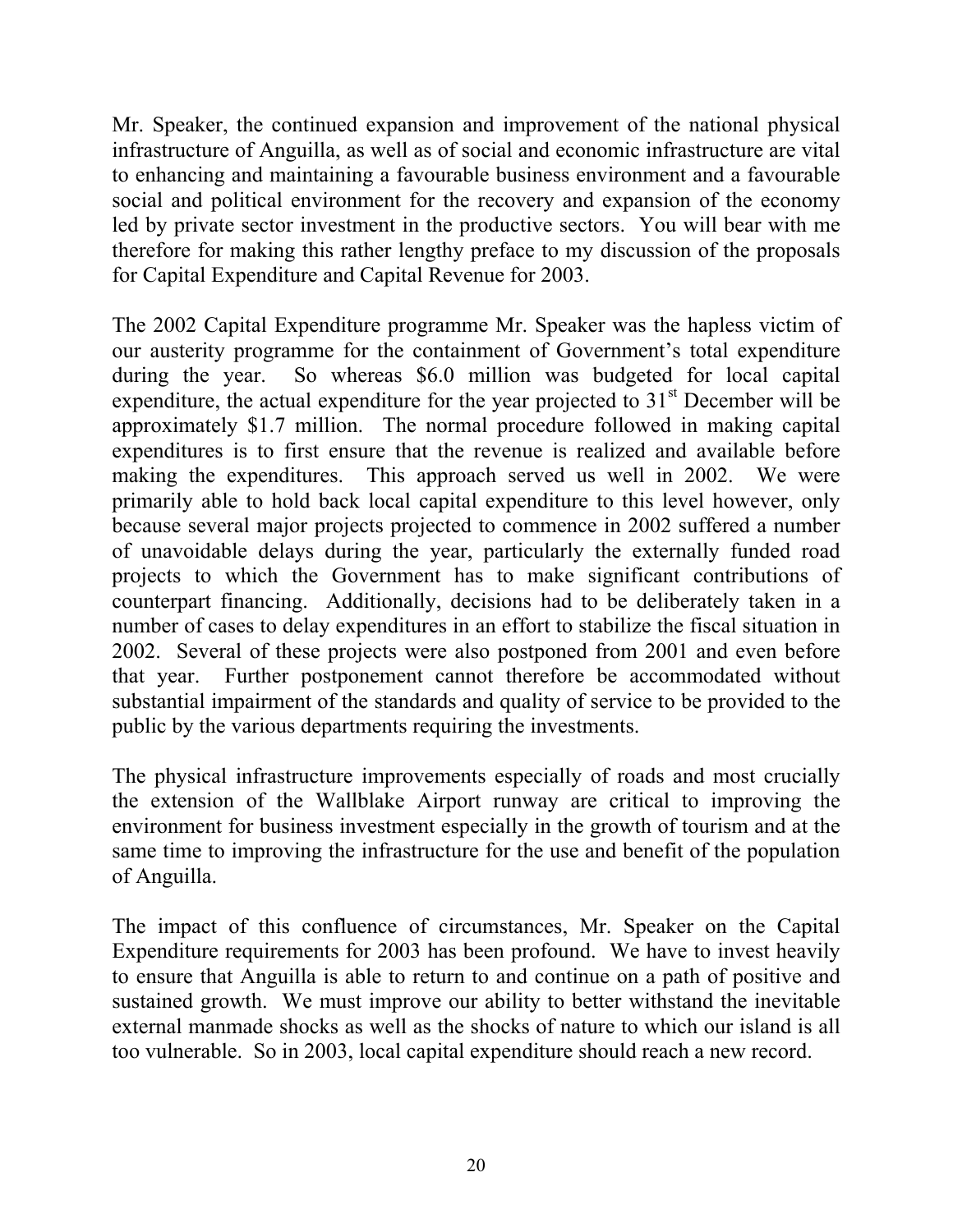I am proposing that \$14.05 million is allocated to local Capital Expenditures. Of this amount \$10.14 million will be to fund infrastructure projects in the Ministry of Infrastructure, Communications, Utilities and Housing. \$6.29 million is for counterpart financing for the construction of the development road from Blowing Point to Little Harbour, the Hurricane Lenny Road Rehabilitation Project, fire services development and the liberalization of the telecommunications market. \$1.18 million has been allocated to maintain international standards of operations at Wallblake Airport and to improve the safety and extend the life of the Road Bay Jetty until new port facilities are developed at Corito within the next few years. \$2.4 million is for road diversion and improvement. This will fund the development of the golf tourism project and the upgrade of residential and development roads to a new middle income housing area and an upscale mixed commercial and residential area. I am referring to the Cedar Village Road in North Side and the Island Harbour Shoal Bay Link Road.

Perhaps the most critical allocation included in the proposed 2003 Capital Expenditure is \$2.4 million for the payment of compensation to land owners for the acquisition of their land and buildings, be they homes and places of business for the extension of the Wallblake Airport runway. I am aware Mr. Speaker that this sum is likely to be insufficient to meet all of the costs of compensation for the first phase of the runway extension, which will lengthen the runway to 1,400 metres or approximately 4,600 feet. It will however go a long way in enabling the Government to meet its obligations to the residents and landowners whose properties will need to be acquired within the coming months. We will provide adequate compensation including relocation based on the mutual agreement and satisfaction of those affected and the Government.

Mr. Speaker, there will be rapid progress on this project over the next twelve months. Time is running out. American Eagle has stated that they will be phasing out their ATR 42's in the medium term at most. There is no time for further delay. The engineering consultants have been chosen to prepare the construction documents, cost estimates and contract documents and to supervise the construction. The Government recently appointed Mr. Fritz Smith to succeed Mr. Franklin Connor as Project Manager and he is already on the ball.

We must get the airport runway extension started in 2003. Mr. Speaker we will get the airport runway extension started in 2003. Mr. Speaker we have no choice but to get construction of this project started before the end of 2003. With God's help and the support of all the stakeholders we will break ground in 2003.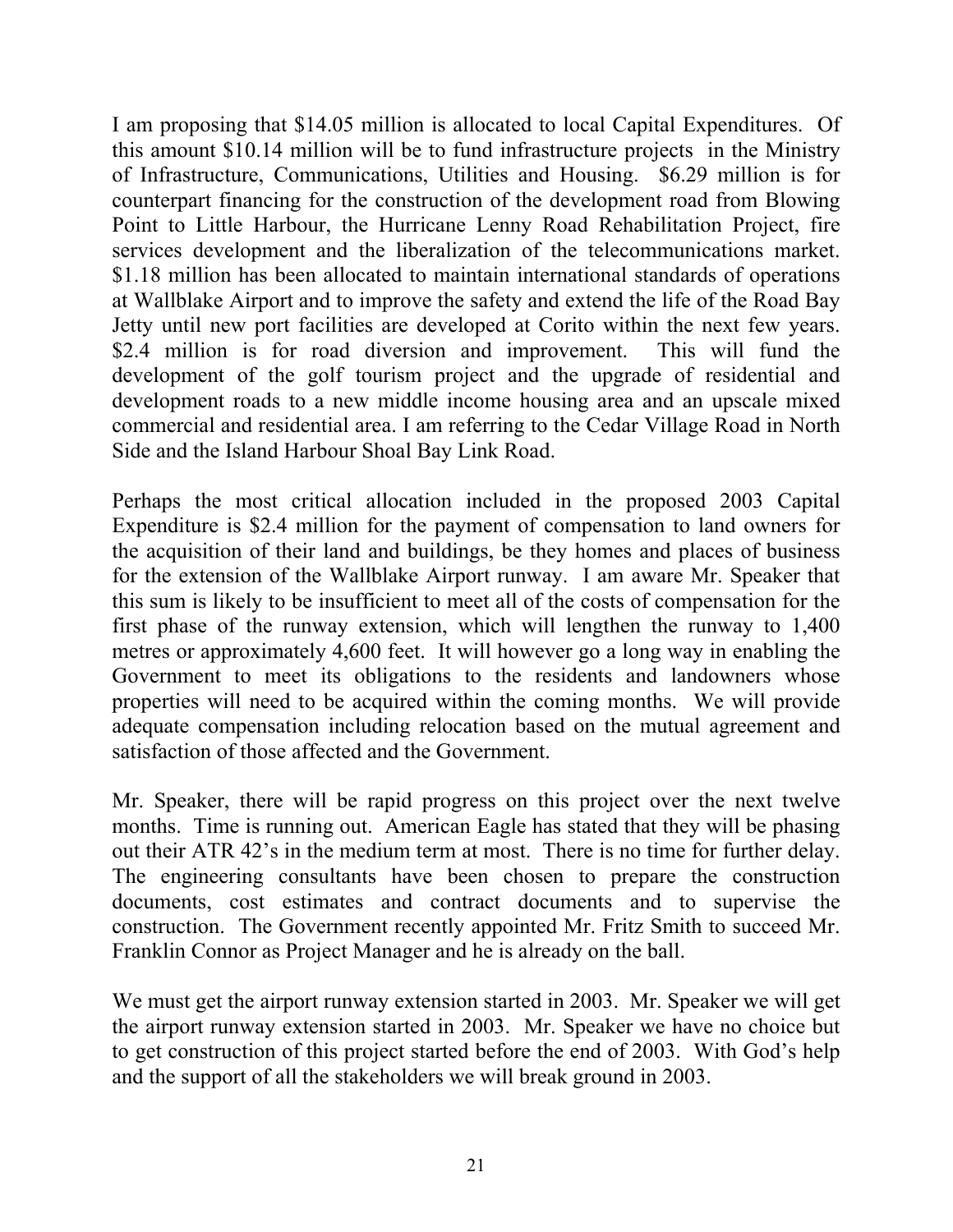Permit me Mr. Speaker the opportunity at this time to record my profound gratitude and thanks to the people of Ray Hill and the Forest whose properties will to be acquired for their patience, their cooperation, their support of the project and above all their patriotism in willingly agreeing to be displaced from their homes and businesses in the interest of the greater good of all of Anguilla. Unlike others who strongly support development so long as no project is located in their back yards, you have demonstrated sensitivity to the fact that development can only be accommodated if all of us are willing to make reasonable sacrifices.

The allocation for Local Capital Expenditure by the remaining ministries and departments is \$3.91 million or 27.83 % of the total. Of this \$1.55 million is allocated to the Ministry of Social Development and Lands (11 % of the total), \$1.24 million to Finance and Economic Development (8.82 %), with \$495,000 to the Chief Minister's Office and \$620,000 to the Public Administration Department. These allocations are designed to address needs that cannot be postponed further Mr. Speaker without the threat of serious impairment of the current standards of service. They include improvements in the Primary and Secondary Health Care Departments including the financing of equipment to be able to open the Welches Polyclinic during the year; continuing critical improvements to the educational plant; counterpart finance for the mental health project being financed by her Majesty's Government; development of an information system for immigration and repair of the police launch Dolphin. It should be noted however, that careful consideration will be given to the merits of the option of replacing the Dolphin with another vessel to be purchased with funds earmarked for the repair and refurbishment of the Dolphin.

The overall Capital expenditure programme will also include spending during the year of \$23.37 million funded from external sources. \$1.35 million will be provided from the good Government fund of the Foreign and Commonwealth office to support the repair of the Dolphin and development of our Fire Services through the provision of a new domestic fire engine. The Departments for international Development will provide \$6.68 million to support projects in Finance, Education, Health and infrastructure. \$5.43 million will be provided by the European Development fund for the construction of the blowing Point to Little Harbour development road. Together these total \$13.47 million in grants. In addition a soft loan of \$9.90 million is being provided by the CDB to fund the hurricane Lenny Road Rehabilitation project.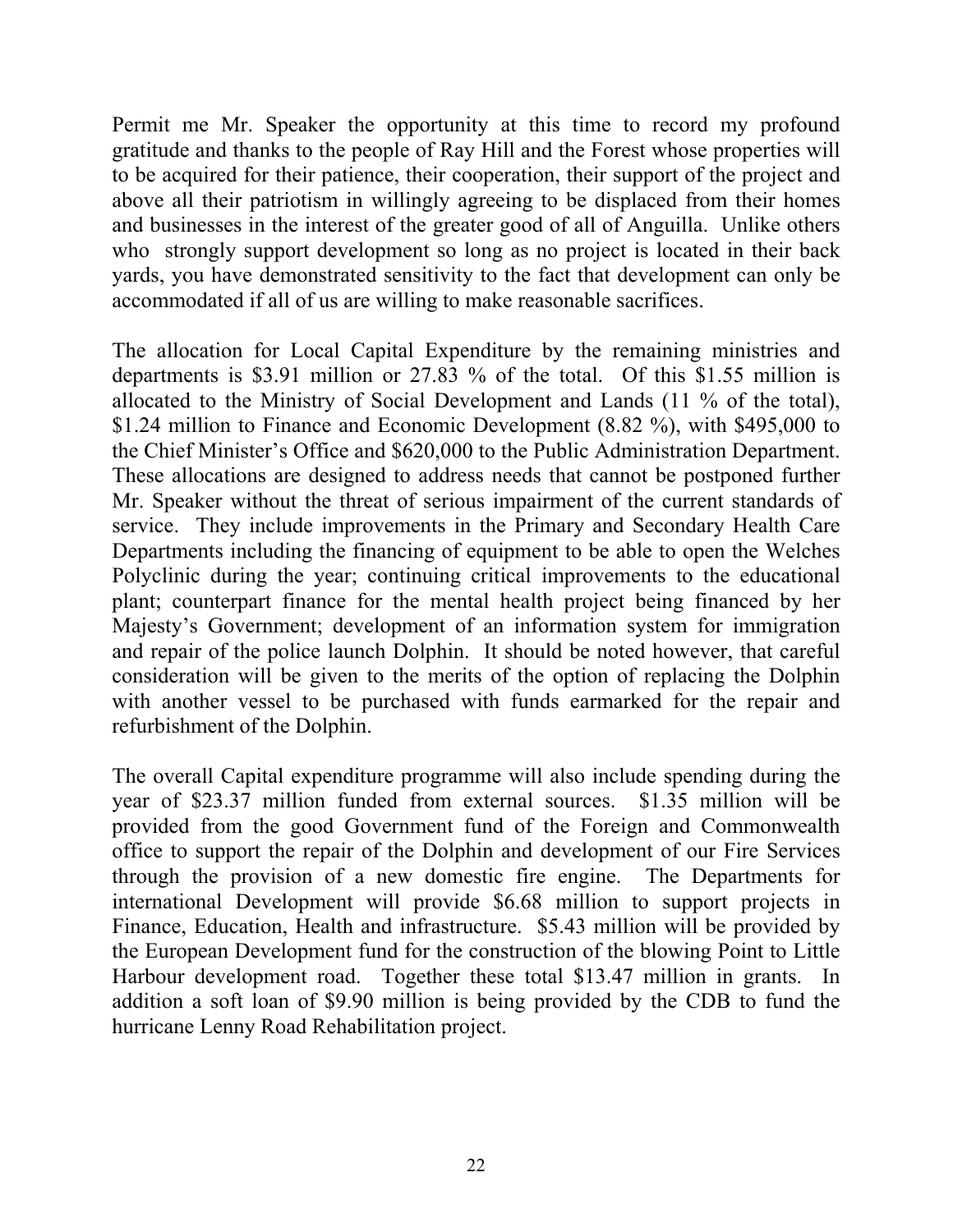Mr Speaker the total spend on locally funded and externally financed capital projects have been set at \$37.42 million. This will be an overall record for Anguilla for capital expenditure.

Mr. Speaker I am sure that there are many more worthy projects that could be pursued in 2003 if the resources were available. Unfortunately it is a standard condition of economic life that whereas wants are unlimited resources available to satisfy those wants are scarce and often extremely scarce. And so we have to make choices, the crux of economic decision-making. This is essentially what the government has to do in setting its annual budgets both recurrent and capital. But of course the task is that much harder in determining the capital expenditure programme, because capital revenue is usually much scarcer and more difficult to come by than recurrent revenue.

### **CAPITAL REVENUE**

The key question, which must be answered, therefore is: "From whence cometh the funds to finance this proposed record local capital expenditure budget?" I am able to report that the Government has committed irrevocably to the divestment of some of its shares in Anglec to finance these essential capital expenditures. This Company has performed sufficiently well that today it provides the means for the Government to fund these critical expenditures.

I am proposing Mr. Speaker that \$15.0 million is raised through the divestment of 6.0 million shares in Anglec to Anguillians and residents of Anguilla at \$2.50 per share and that every effort is made to ensure that the offering is launched by the end of March 2003. In addition to the revenue from the sale of shares in Anglec, the Capital Revenue Estimates also cater for \$200,000 to be realized from an insurance settlement for damage sustained by the Dolphin, when that vessel broke its moorings and ran aground nigh two years now. A total of \$15.2 million is therefore estimated in Capital Revenue.

I indicated previously, Mr Speaker that \$23.37 million has been allocated by external donors for capital revenue to fund approved projects. Together with the \$15.2 million in local capital revenue will be \$38.59 million.

A deliberate decision has been taken Mr. Speaker not to include any revenue from transshipment operations in the 2003 Estimates, which I am presenting today. This is not to be construed negatively as indeed is likely to be the case seeing that we have a penchant here in this country to look for the negative where it is not to be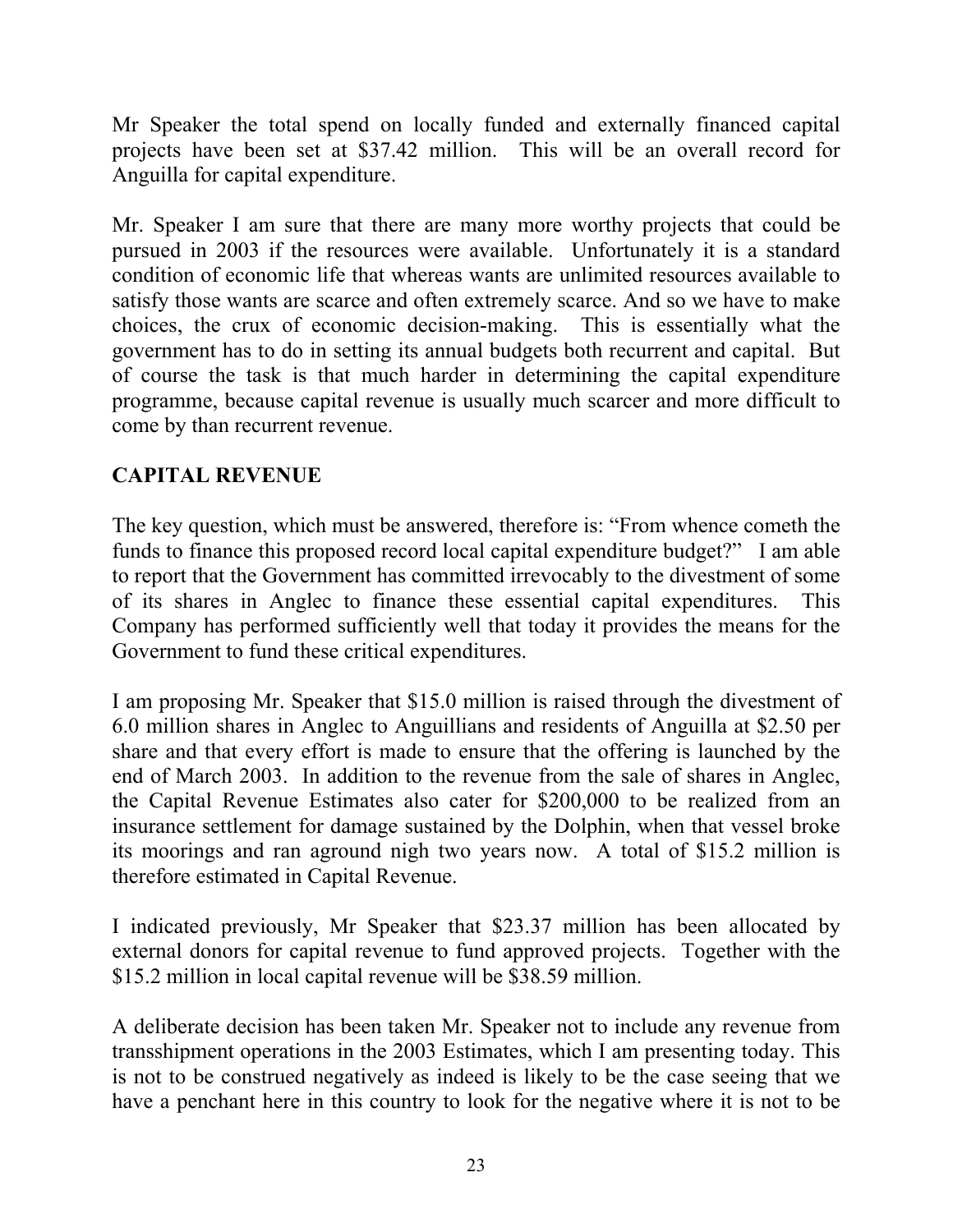found and to make propaganda out of false and incorrect information and rumours. No revenue has been included for a very simple reason. Government has decided against including a figure until approval has been granted by the European Commission for Anguilla to resume aluminium transshipment operations in accordance with the terms of the Overseas Association Decision of 2001.

Our Transhipment Agent and Adviser Corbis Trading, over the past 8 months (feels more like 16 months Mr. Speaker), represented by its principal, Mr. Paul Sjiem Fat, along with my Permanent Secretary for Economic Development, Investment and Commerce, Mr. Marcel Fahie, have been working diligently to make sure that Anguilla's proposal on transhipment moves through the decision making process of the European Commission as quickly as possible. They have received excellent support and cooperation from the Foreign and Commonwealth Office and the Governor's Office and several private sector firms in Europe involved in the international aluminium trade. I am happy to report that even though progress has not been as rapid as we in Government would have liked it has been steady and solid. The Commission has now assured Government in a correspondence addressed to me from the Directorate General for Trade that will at the least provide Anguilla with a clear outline of its position on the proposal and related residual issues in the first quarter of 2003 and quite possibly produce a draft recommendation for a decision by the Commission.

The Government of Anguilla Mr.Speaker understands that revenue from transhipment is not likely to be permanent and therefore must be treated as nonrecurrent revenue. Such revenue will therefore be allocated firstly to financing capital expenditure and secondly to the building of reserves. Any allocations to recurrent revenue will be made after satisfying capital expenditure requirements and reserves and would be considered only in cases where there is a shortfall of recurrent revenue.

I am confident Mr. Speaker that we will be successful in gaining the approval of the European Commission. However it could be June 2003 before approval is given or even longer. I am quite optimistic that a positive decision would be made early enough in 2003 so that the trade can resume in the second half of the year. We just have to wait and while we wait must continue to have dialogue with the officials in the Commission on the issues they must take into account in advising the Commissioners on the proposal. We must continue to cooperate with the various stakeholders having an interest in the successful outcome of this matter. We must ensure their continued support and assistance in lobbying for the Commission to make an early and positive decision for the benefit of Anguilla.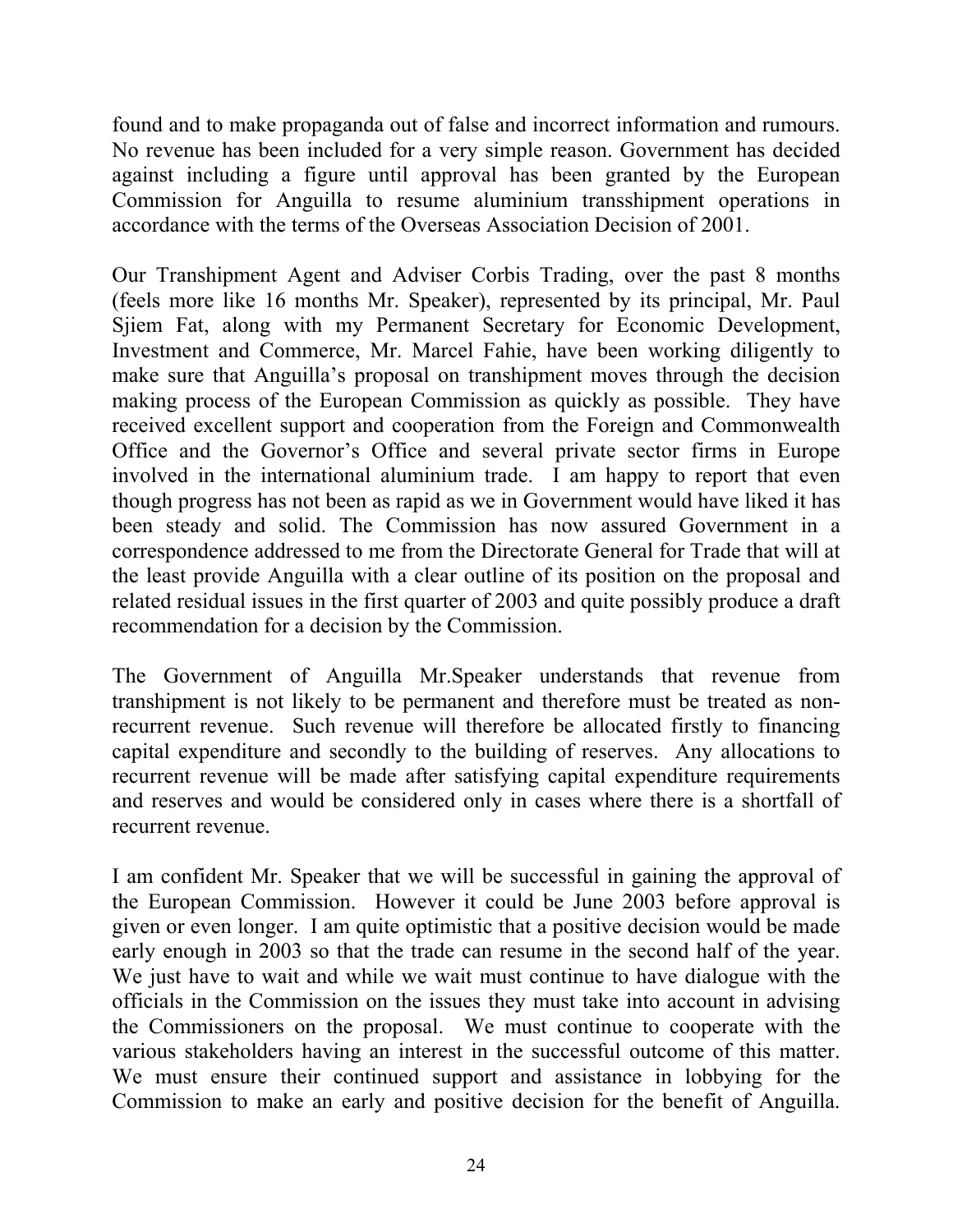Such is the intent of the Transhipment clause in the Overseas Association Decision that the OCTs should benefit from transshipment.

# **CAPITAL REVENUE SURPLUS**

Mr. Speaker as we mature in our fiscal management we will to an increasing extent make changes in the fiscal objectives that we set from year to year and in the form of presentation of the budget as can be seen in the budget documents presented to this House for the 2002 Budget and again for the 2003 at this time. Similarly, for the first time we can speak of a capital revenue surplus. With Capital Revenue at \$15.2 million and Capital Expenditure at \$14.05 million a surplus of \$1.15 million would be realized. This amount I am pleased to report Mr. Speaker would be contributed to the re-establishment of government reserve funds, all of which were used up between 1995 and 2000 in the recovery efforts following the impacts of hurricanes especially Luis in 1995 and Lenny in 1999.

# **CONCLUSION**

Mr. Speaker, I have been talking for a long time here today. It is not to impress the gallery in this Honourable House, the listeners over the broadcast media or my colleagues on the other side of the House that we can produce a long and boring budget address. In fact in all that I have said ----- much has been left unsaid. So while this presentation has been exhausting it is not exhaustive of all the issues which attend us at this juncture in our development. It is merely suggestive and hopefully illustrative of our plight. This is our bold plan of action to forge the way ahead.

Being Effective Stewards Today is the challenge the Government of Anguilla wants to extend to all Anguillian residents and stakeholders in this economy. It bespeaks the importance of responsible leadership that is not afraid to take decisions which may be painful in the short term but beneficial in the long term --- or decisions which can become the political fodder of opposition groups in their efforts to enhance their waning popularity through unsubstantiated and irresponsible criticism.

Mr. Speaker, Anguilla is in the midst of a world community where talk about taxation and tax regimes is the order of the day. From OECD initiatives; to EU directives; the IMF; the FATF; the ECCB; the UK; the USA and a myriad of other technical organizations that realize that the only way to ensure their national or organizational security is through the protection and sustainability of their taxable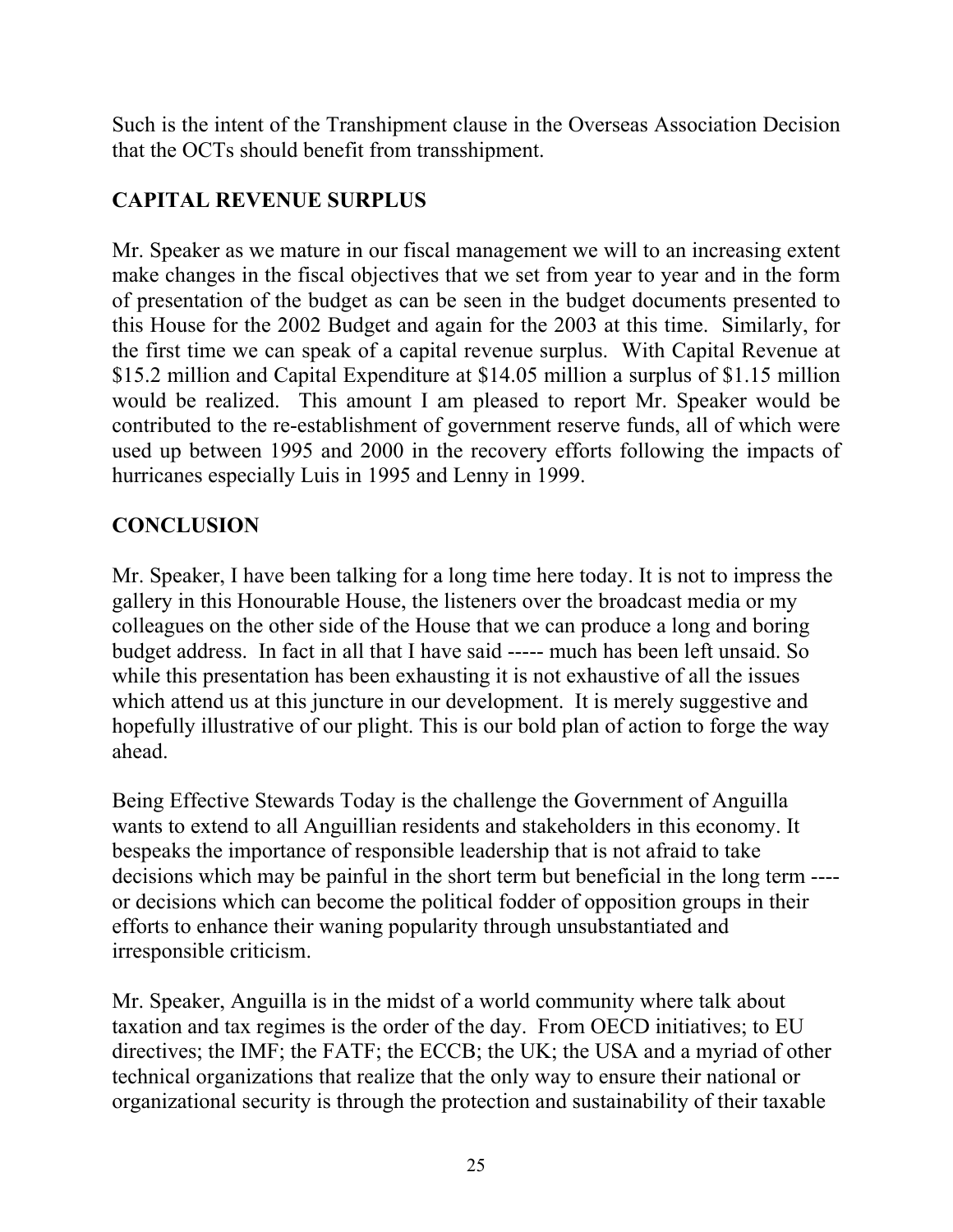resources. A world community where the concept of customs duty is almost becoming illegal in the global trade context ------ a world community where powerful nations in Europe, Asia and North America continue to view the world as a single economic space.

Mr. Speaker 12,000 people on 35 square miles with ambitions of increased autonomy and talk of independence must face the stark reality of these issues. Our people must be educated into the responsibilities of nationhood and good citizenship ----- the need to contribute so as to maintain the universal access to services which everyone in their communities require as a basic human right ---- the importance of productivity in the context of development ----- the importance of shared responsibility in taking care of our environment ----- the importance of honesty and integrity both in word and deed.

Mr. Speaker, the revenue measures affect us all, not just the man on the street, the professional in his office, the businessman or the housewife, but we as legislators, leaders and public servants as well. The expenditure controls speak to responsibility and accountability ----- buzz words in an age of Enrons, MCI Worldcoms, Arthur Anderson ----- they speak to good governance, sound stewardship, efficiency and productivity. We are all in this together.